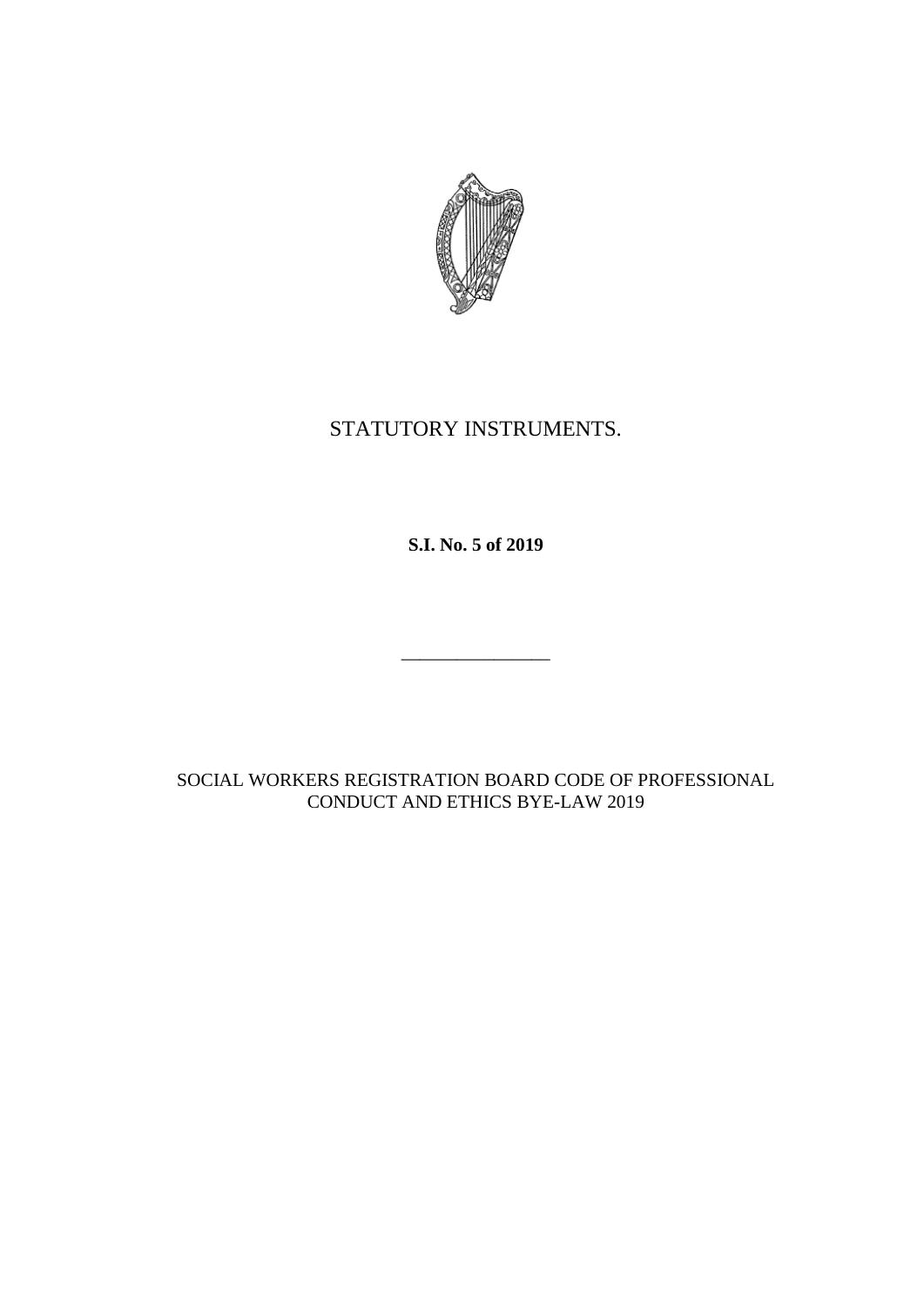#### S.I. No. 5 of 2019

#### SOCIAL WORKERS REGISTRATION BOARD CODE OF PROFESSIONAL CONDUCT AND ETHICS BYE-LAW 2019

The Social Workers Registration Board, in exercise of the powers conferred on it by section 31 of the Health and Social Care Professionals Act 2005 (as amended), with the approval of the Health and Social Care Professionals Council, hereby makes the following bye-law:

1. This bye-law may be cited as the Social Workers Registration Board Code of Professional Conduct and Ethics bye-law 2019 .

2. The Code of Professional Conduct and Ethics for Social Workers bye-law 2011 (S.I. No. 143 of 2011) is hereby revoked with effect from the date specified in paragraph (5).

3. The Social Workers Registration Board hereby adopts the Social Workers Registration Board Code of Professional Conduct and Ethics contained in the Schedule of this bye-law.

4. The Social Workers Registration Board Code of Professional Conduct and Ethics forms part of this bye-law.

5. This bye-law comes into operation on 28 February 2019 and both the bye-law and Social Workers Registration Board Code of Professional Conduct and Ethics remain effective until revised by any further bye-law of the Social Workers Registration Board.

> *Notice of the making of this Statutory Instrument was published in "Iris Oifigiúil" of* 22*nd January,* 2019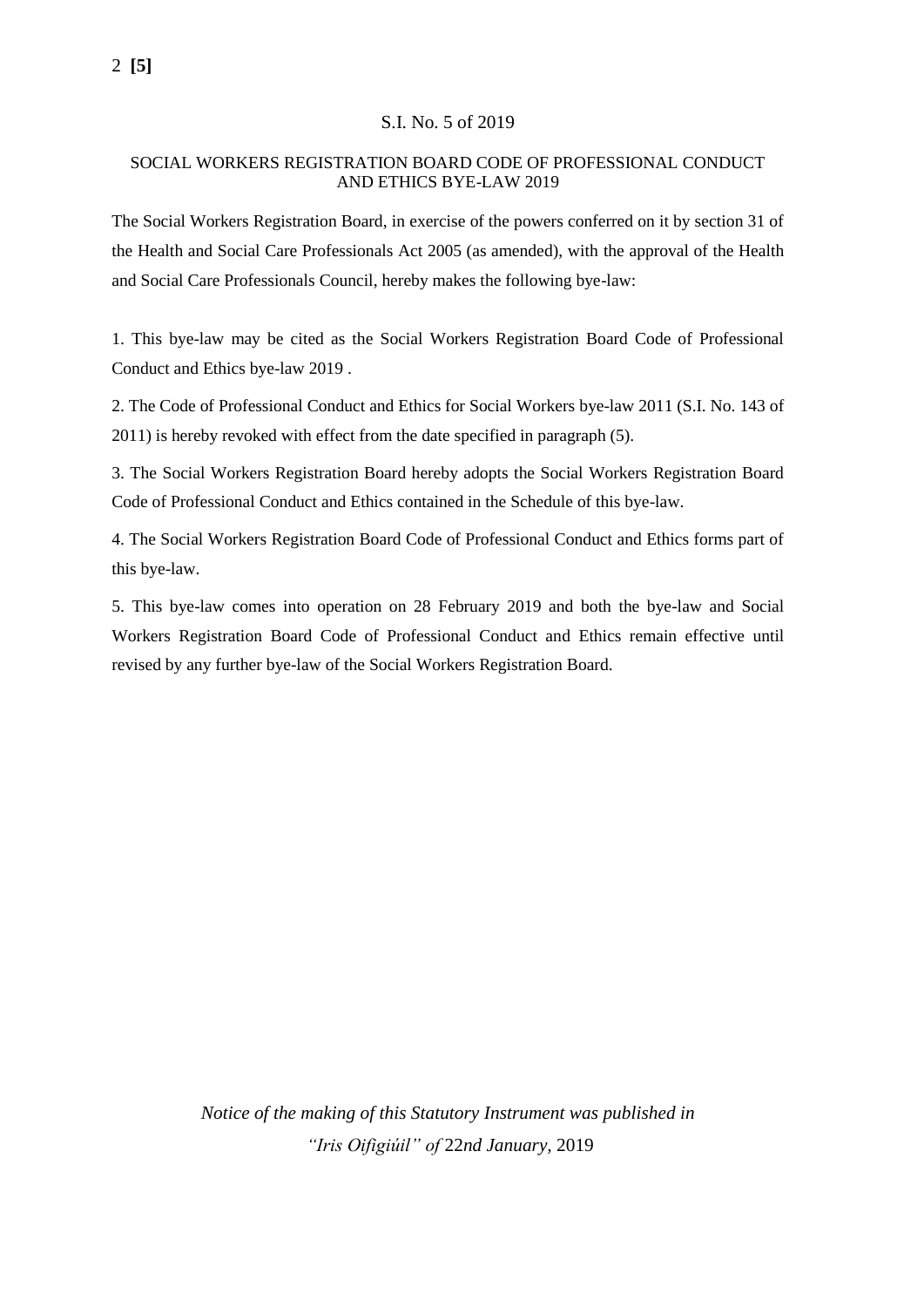#### **SCHEDULE**

#### **Social Workers Registration Board Code of Professional Conduct and Ethics**

#### **Foreword**

I am pleased to present the Code of Professional Conduct and Ethics for Social Workers devised by the Social Workers Registration Board (SWRB) at CORU. The code specifies the standards of ethics, conduct and performance expected of registered social workers.

The Social Workers Registration Board was appointed on  $5<sup>th</sup>$  August 2010 by the Minister for Health, Mary Harney. The purpose of CORU is to protect the public by promoting high standards of professional conduct, professional education, training and competence among registrants.

In 2010, the Health and Social Care Professionals Council at CORU developed a framework code detailing common standards across its constituent boards. The framework was reviewed and updated in 2013. The framework was further reviewed and updated in 2018. Many of the standards of ethics, conduct and performance expected of social workers are common to the health and social care professions to be regulated by CORU. The Social Workers Registration Board, made up of both lay members and representatives of the profession, have carefully adapted the framework with additional assistance from experts external to the Board, public consultation and international best practice.

This Code outlines the standards of ethical behaviour and conduct that the public expects from social workers. Each year registrants will be asked to pledge that they comply with the Code of Professional Conduct and Ethics. It is essential that all registrants read, understand and meet the standards set out in this Code as failure to do so could result in a complaint of professional misconduct being made about the registrant.

As the goal of the SWRB is to protect the public by fostering high standards of professional conduct, education, training and competence among registrants, adopting this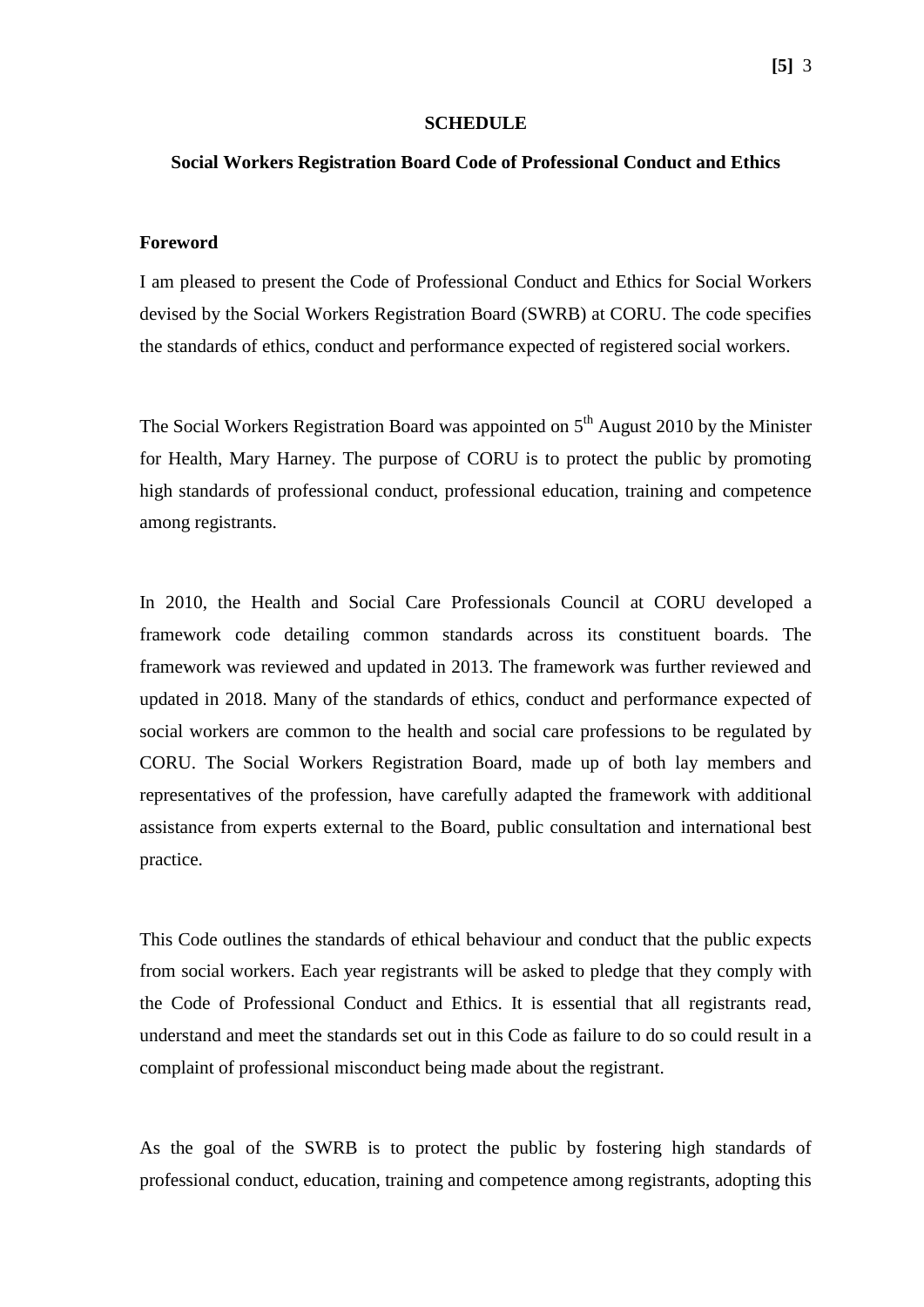### 4 **[5]**

Code is a major milestone in this process. As the profession develops, the SWRB is committed to continually reviewing these standards, in doing so, ensuring that they remain both relevant and comprehensive. We expect that all social workers will comply with these standards and that the consistent application of these standards will benefit individuals. We look forward to working with social workers, their employers and service users in realising such benefits through developments in the statutory registration process.

Perry Share Chairperson Social Workers Registration Board 15 January 2019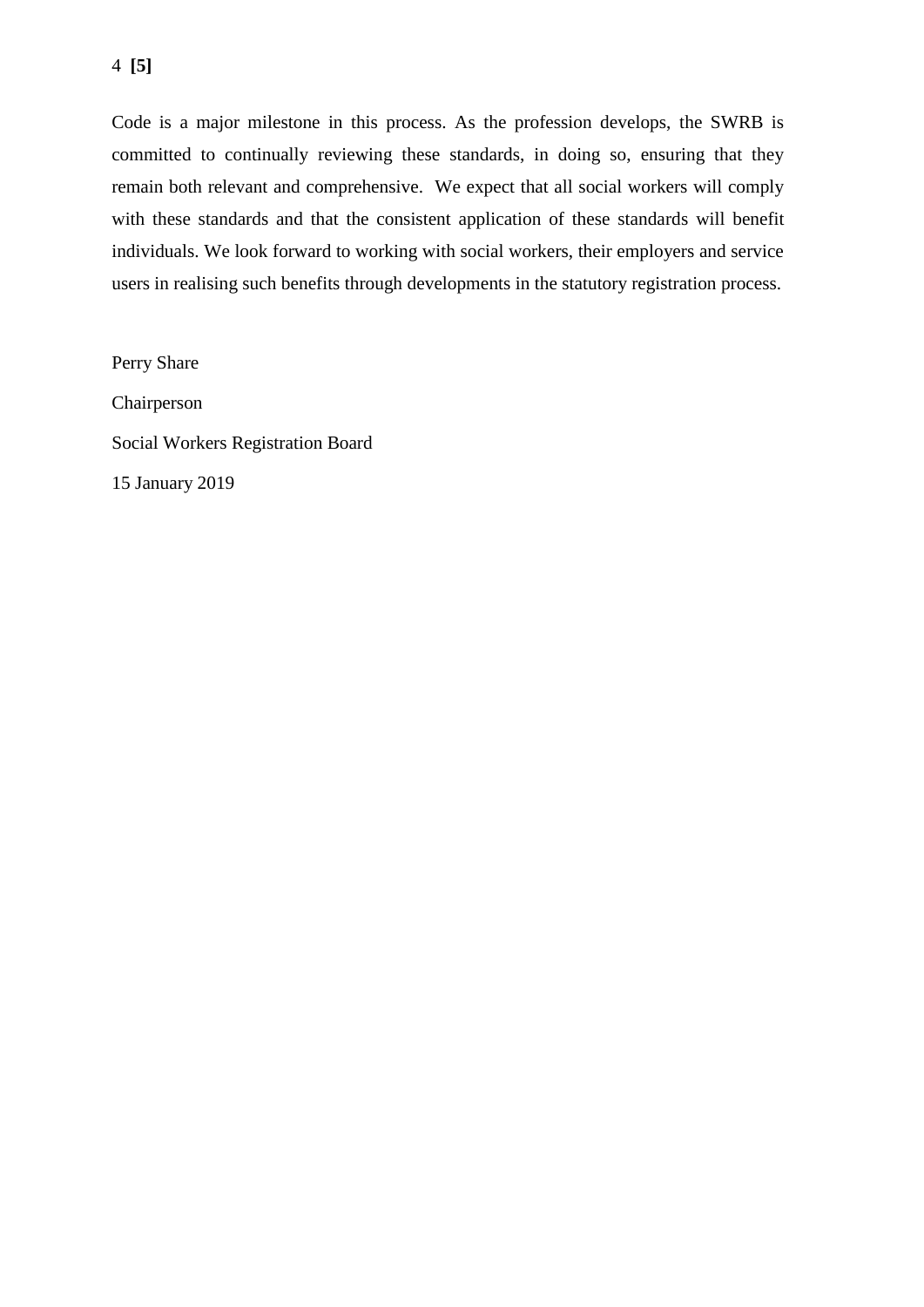## **Contents**

Foreword About the Code Summary of responsibilities Conduct Performance Ethics Responsibilities specific to Social Workers Appendix A - Suggested procedure for decision-making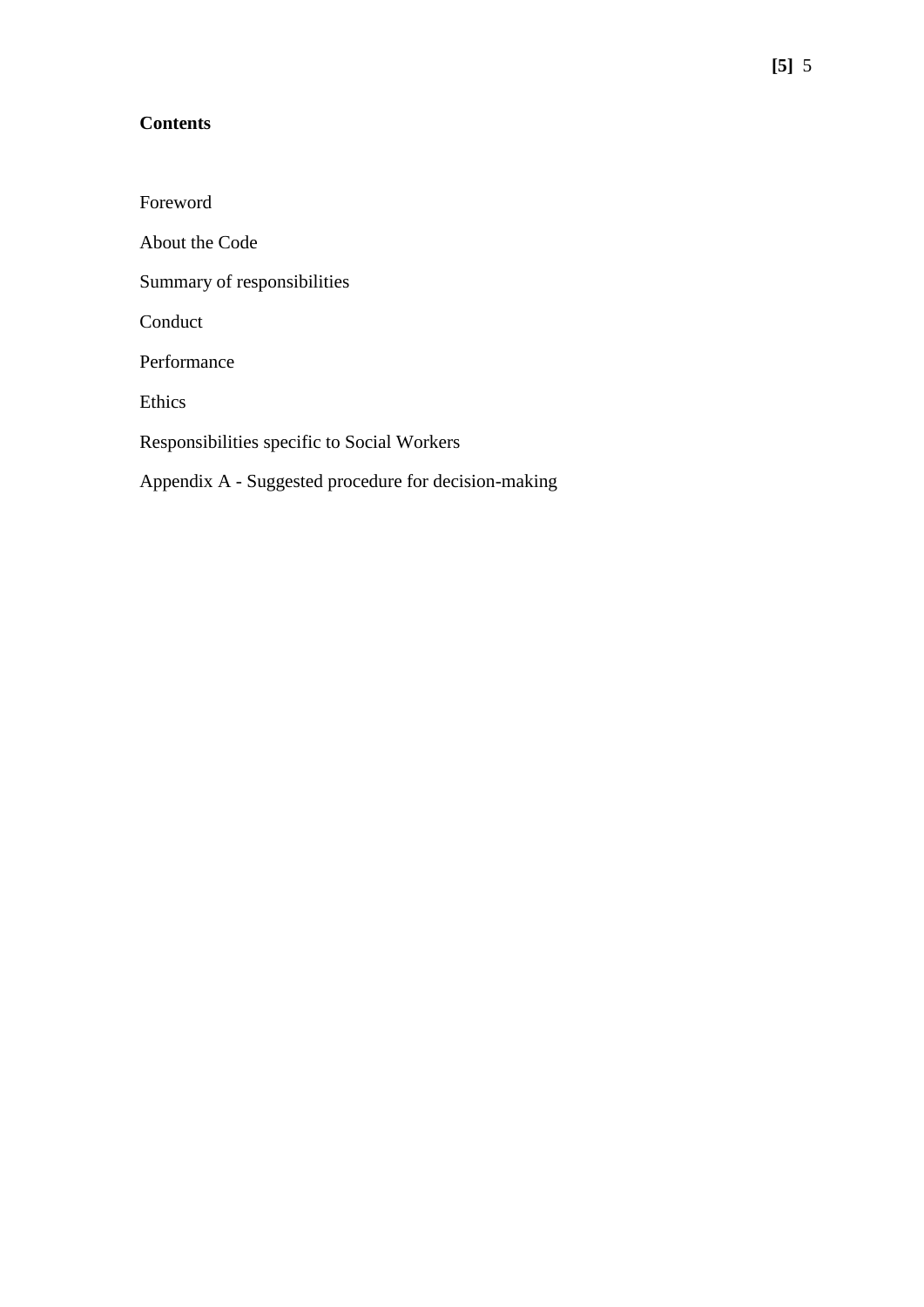As a registrant you must comply with this Code of Professional Conduct and Ethics.

You must be aware that a breach or breaches of this Code could be held to be professional misconduct or poor professional performance and could result in a disciplinary sanction being imposed following a fitness to practise inquiry.

"Professional misconduct" as defined by the Health and Social Care Professionals Act 2005 as amended means any act, omission or pattern of conduct of the registrant that is a breach of the code of professional conduct and ethics adopted by the registration board of that profession. $<sup>1</sup>$ </sup>

"Poor professional performance" as defined by the Health and Social Care Professionals Act 2005 as amended means any failure<sup>2</sup> of the registrant to meet the standards of competence that may reasonably be expected of registrants practising that profession.<sup>3</sup>

Complaints may be made against you under the Health and Social Care Professionals Act 2005 on the following grounds:

• Professional misconduct

1

- Poor professional performance
- A relevant medical disability<sup>4</sup>
- A failure to comply with a term or condition of registration or failure to comply with an undertaking given
- A contravention of the Health and Social Care Professionals Act 2005 or rules made under it or bye-laws
- A conviction in the State for an offence triable on indictment or a conviction

<sup>1</sup> Section 50 of the Health and Social Care Professionals Act 2005.

 $2^2$  Failure in the context of poor professional performance has been interpreted by the Supreme Court as a serious failure. See *Corbally v Medical Council & Ors*. [2015] IESC 9

<sup>&</sup>lt;sup>3</sup> Section 50 of the Health and Social Care Professionals Act 2005.

<sup>4</sup> Defined in the 2005 Act, as amended, as a physical or mental disability of the registrant (including addiction to alcohol or drugs) which may impair his or her ability to practise that profession or a particular aspect thereof.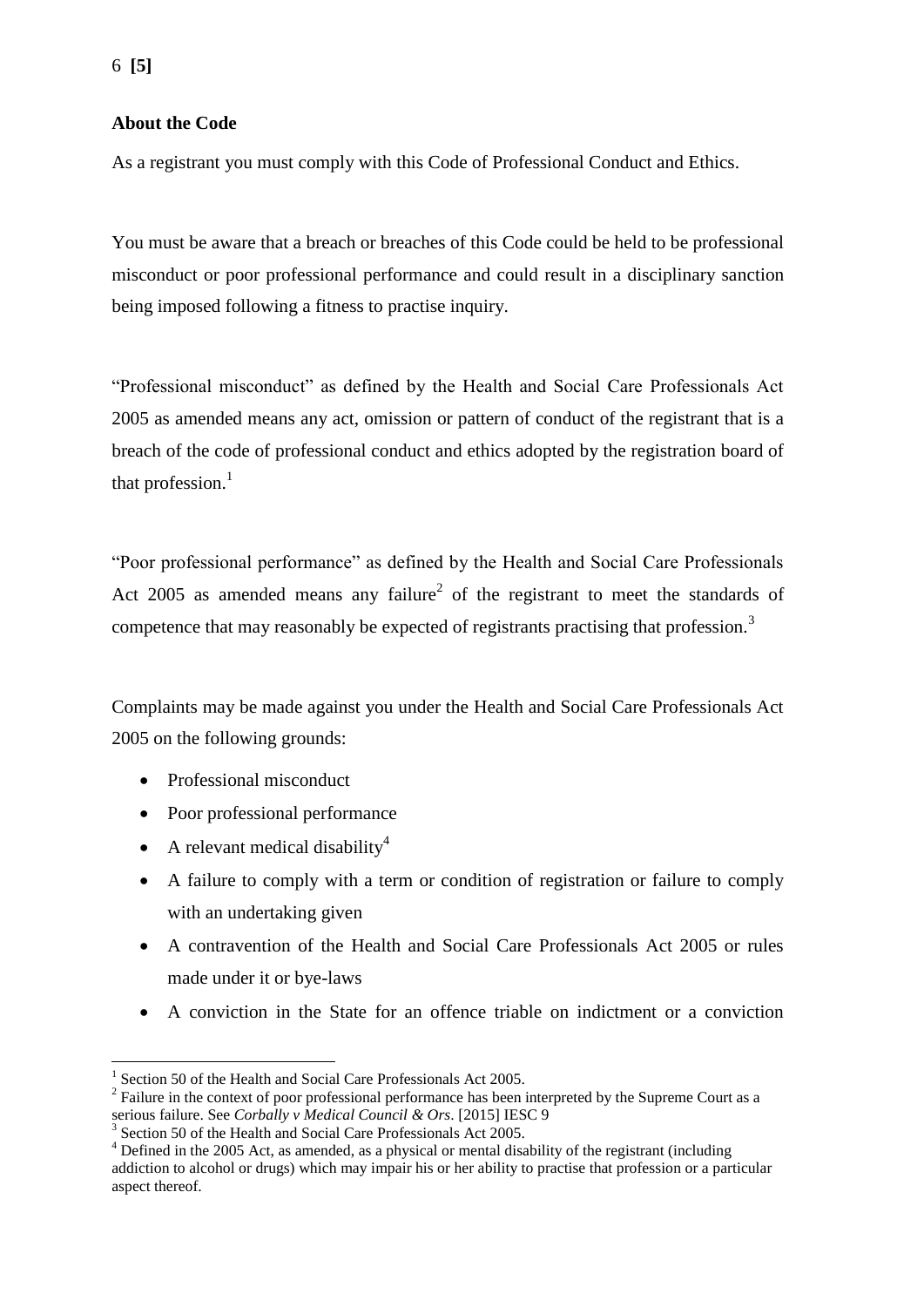outside the State for an offence consisting of acts or omissions that if done or made in the State would constitute an offence triable on indictment.

In this document:

- 'You must' is used as an overriding principle or duty
- 'You must not' is used as an absolute prohibition
- 'You should' is used to describe the course of action that is generally best practice, but acknowledges that another approach may be appropriate in particular circumstances, or that there may be factors outside your control that affect your ability to comply
- The term "service users" includes service users, patients, clients and anyone else who uses your service.

In addition to complying with this Code, you also have a duty to keep up-to-date with legislation or legal developments that affect your professional practice.

#### **Summary of responsibilities:**

Below is a summary of your responsibilities as a registrant, grouped into three categories: conduct, performance and ethics. These responsibilities apply to all of the health and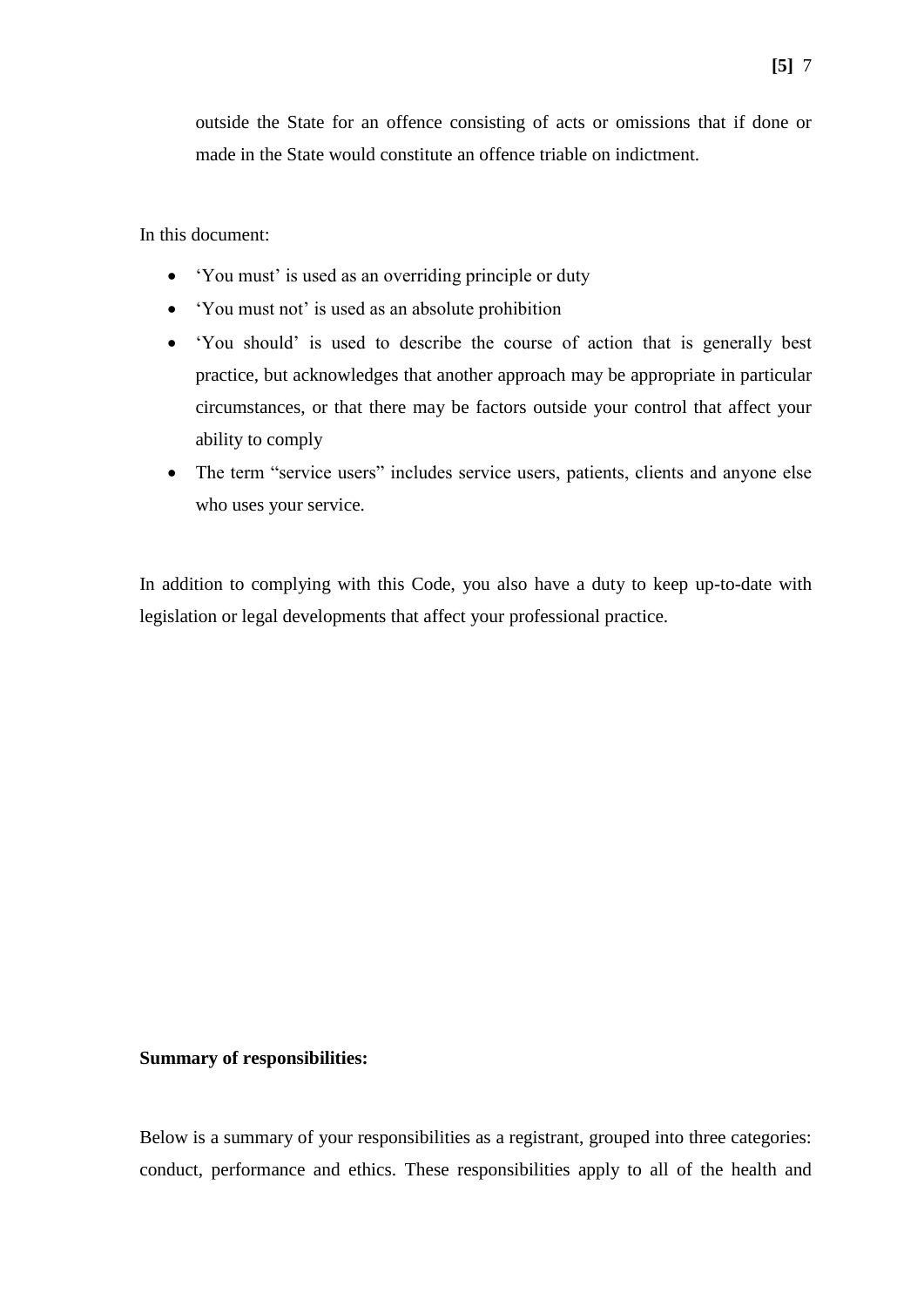social care professions which CORU regulates including Social Workers. Section 27 of this Code contains responsibilities which are specific to the profession of Social Workers and therefore also apply to you as a registrant. The profession specific responsibilities in section 27 relate to some or all of the areas of conduct, performance and ethics.

#### **Conduct**

- 1. Act in the best interests of service users
- 2. Respect the confidentiality and privacy of service users
- 3. Maintain high standards of personal conduct and behaviour
- 4. Use social media responsibly
- 5. Comply with obligations regarding registration

#### **Performance**

- 6. Address health issues related to your fitness to practise
- 7. Obey laws, regulations and guidelines
- 8. Comply with requirements for the protection of children and vulnerable adults
- 9. Act within the limits of your knowledge, skills, competence and experience
- 10. Keep your professional knowledge and skills up to date
- 11. Obtain consent from service users
- 12. Assess service users' capacity to consent where necessary
- 13. Communicate effectively with service users and others involved in their care
- 14. Act in accordance with the principles of open disclosure
- 15. Assist, advise and support colleagues, recently qualified registrants and students
- 16. Teach, supervise and assess students and other professionals
- 17. Supervise tasks that you delegate to others
- 18. Keep accurate records
- 19. Assess health, safety and welfare risks
- 20. Raise concerns about safety and quality of care
- 21. Maintain adequate professional indemnity insurance

#### **Ethics**

22. Demonstrate ethical awareness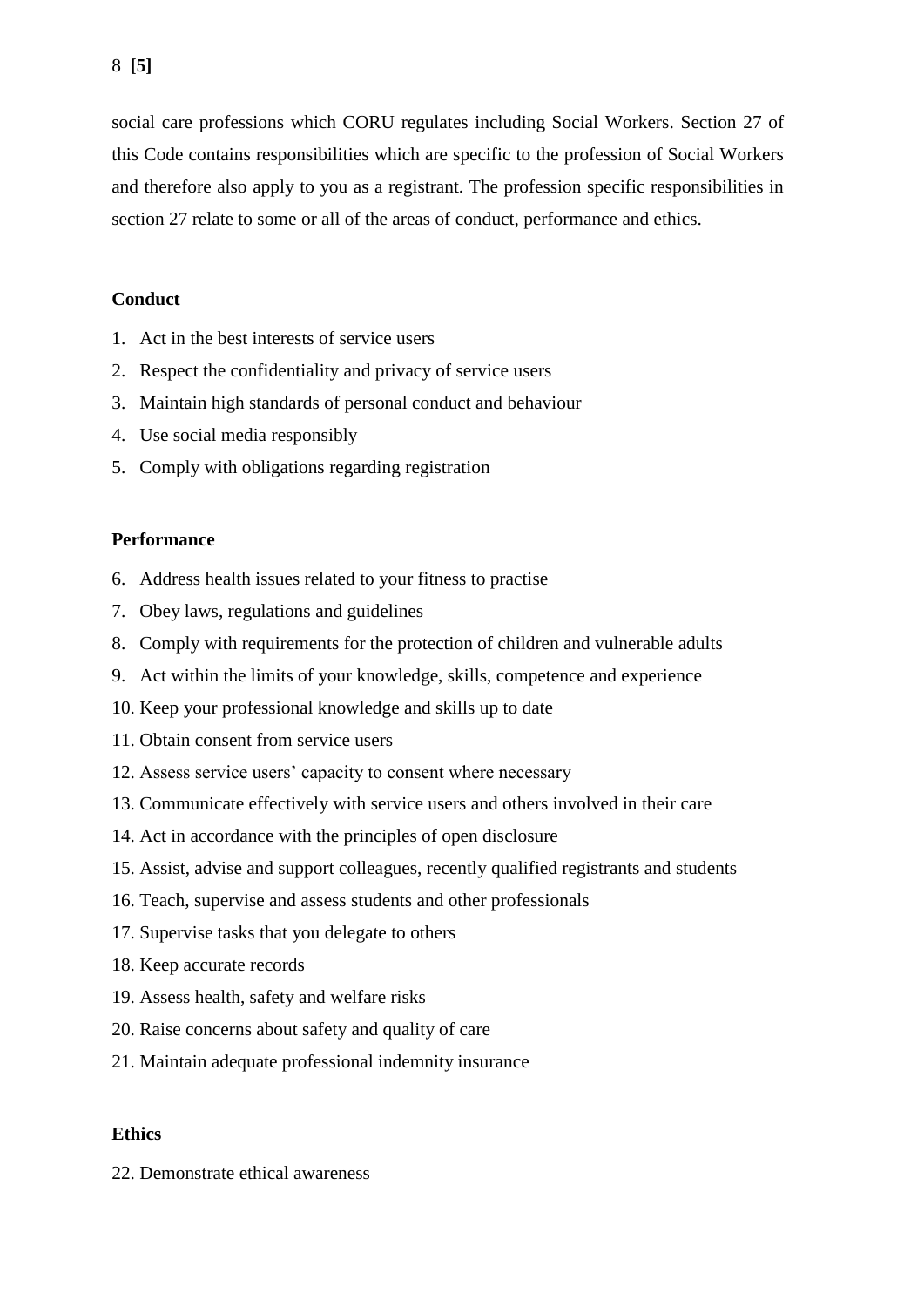- 23. Respect the rights and dignity of service users
- 24. Avoid conflicts of interest
- 25. Undertake research in an ethical manner
- 26. Make sure that any advertising is truthful, accurate, lawful and not misleading

## **Responsibilities specific to Social Workers**

27. Responsibilities specific to Social Workers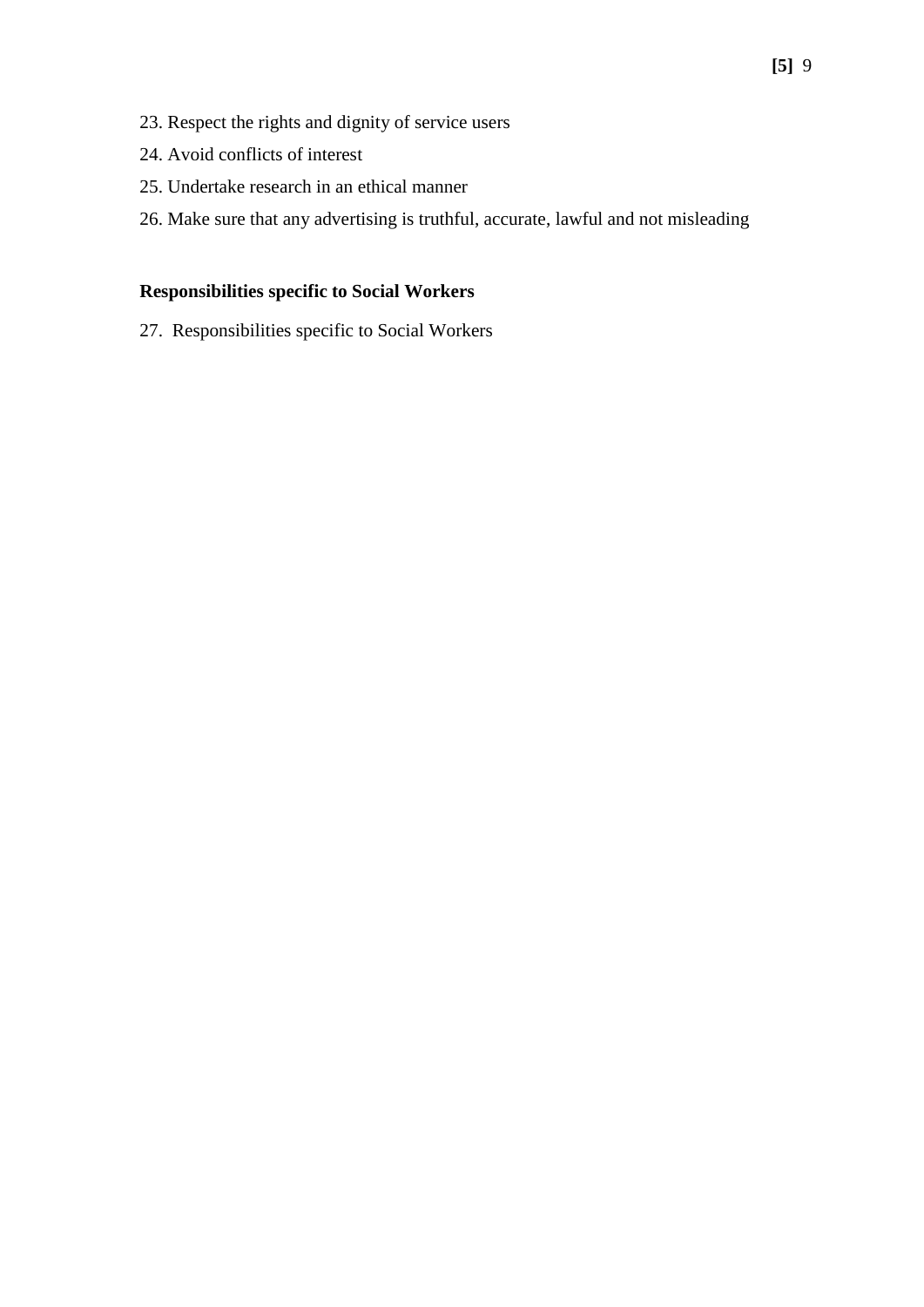## **Conduct**

You must always maintain a high standard of conduct.

### **1. Act in the best interests of service users**

You have a duty to act in the best interests of service users.

You must:

- a. treat service users as individuals, respecting their dignity, privacy and autonomy
- b. respect diversity, different cultures and values
- c. respect and, where appropriate, advocate on behalf of service users
- d. support the service user's right to take part in all aspects of the service provided and to make informed choices about the service they receive
- e. do everything, insofar as within your control, to enhance the health, safety or welfare of a service user
- f. when working in a team, be responsible for:
	- i. your own professional conduct,
	- ii. any service or professional advice you give,
	- iii. your own failure to act,
	- iv. any tasks you delegate, and
	- v. any delegated tasks performed by you.
- g. insofar as possible, protect service users if you believe they are or may be at risk from another professional's conduct, performance or health
- h. if you become aware of any situation that puts a service user at risk, bring this to the attention of a responsible person or authority
- i. put the safety of service users ahead of personal and professional loyalties.

## **2. Respect the confidentiality and privacy of service users**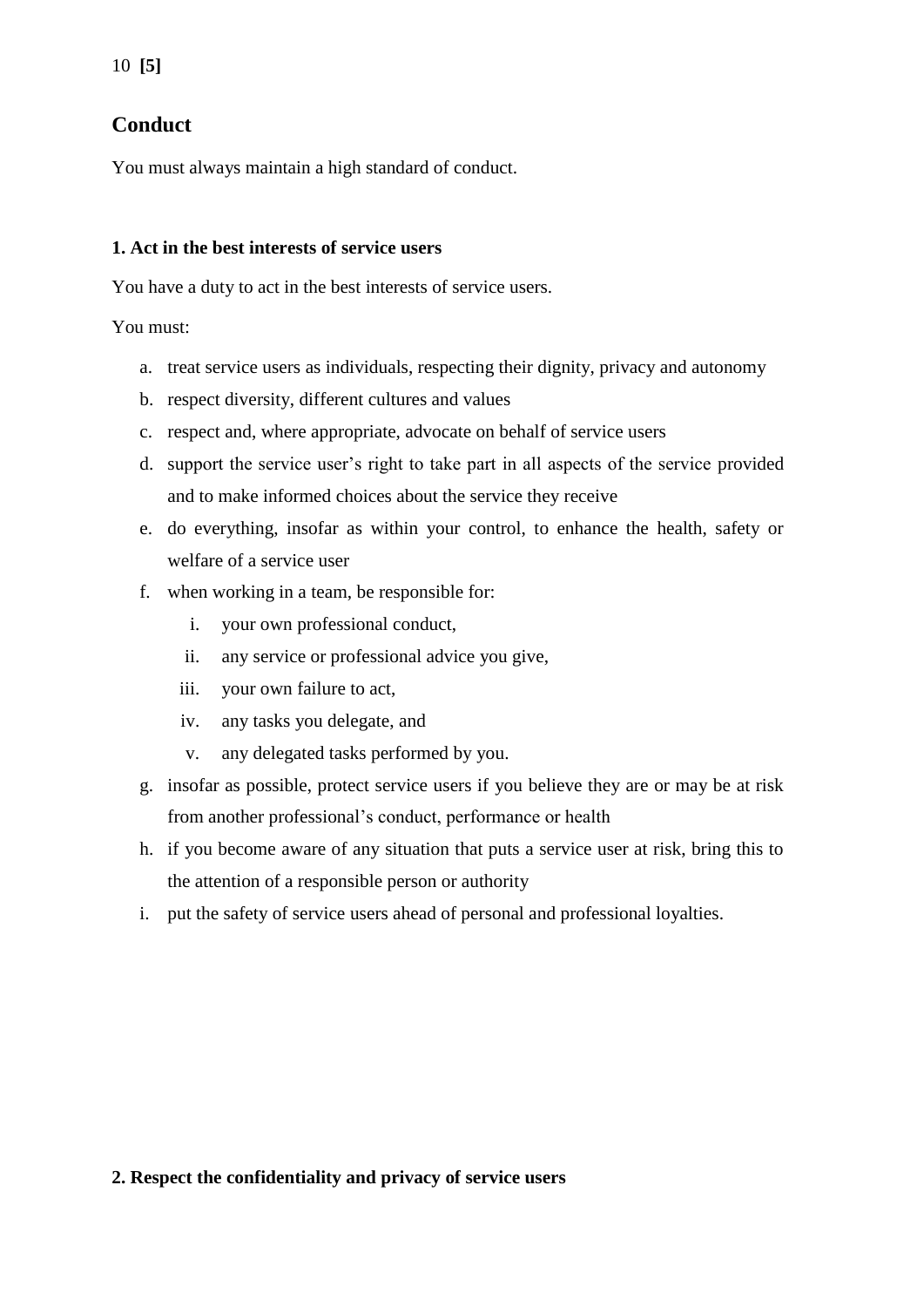#### 2.1 You must:

- a. keep service user information securely and, subject to other provisions of this Code, treat it confidentially, including guarding it against accidental disclosure
- b. share service user information with others only where and to the extent necessary to give safe and effective care or where disclosure is mandated by law
- c. inform service users of the limits of confidentiality and the circumstances in which their information may be shared with others
- d. obtain the consent of a service user before discussing confidential information with their family, carers, friends or other professionals involved in his/her care
- e. always follow employer guidelines and relevant legislation when handling service user information
- f. always follow best practice in relation to the use of service user information in clinical audit, quality assurance, education, training and research.
- 2.2 You should:
	- a. continue to treat service user information as confidential even after the death of the service user
	- b. be aware of the following circumstances in which disclosure of confidential information in the absence of consent may be appropriate, justifiable and/or required by law:
		- i. to prevent harm to the service user or a third party
		- ii. to prevent harm to the public at large
		- iii. to comply with a legal requirement.
	- c. inform the service user of the disclosure unless this would cause them serious harm or put the health, safety or welfare of a third party at risk
	- d. where you decide that disclosure is justified, you should ensure that the disclosure is made to an appropriate person or organisation, and that the extent of the disclosure is minimized to relevant information.

## **3. Maintain high standards of personal conduct and behaviour**

- 3.1 You must:
	- a. respect the rights and dignity of all individuals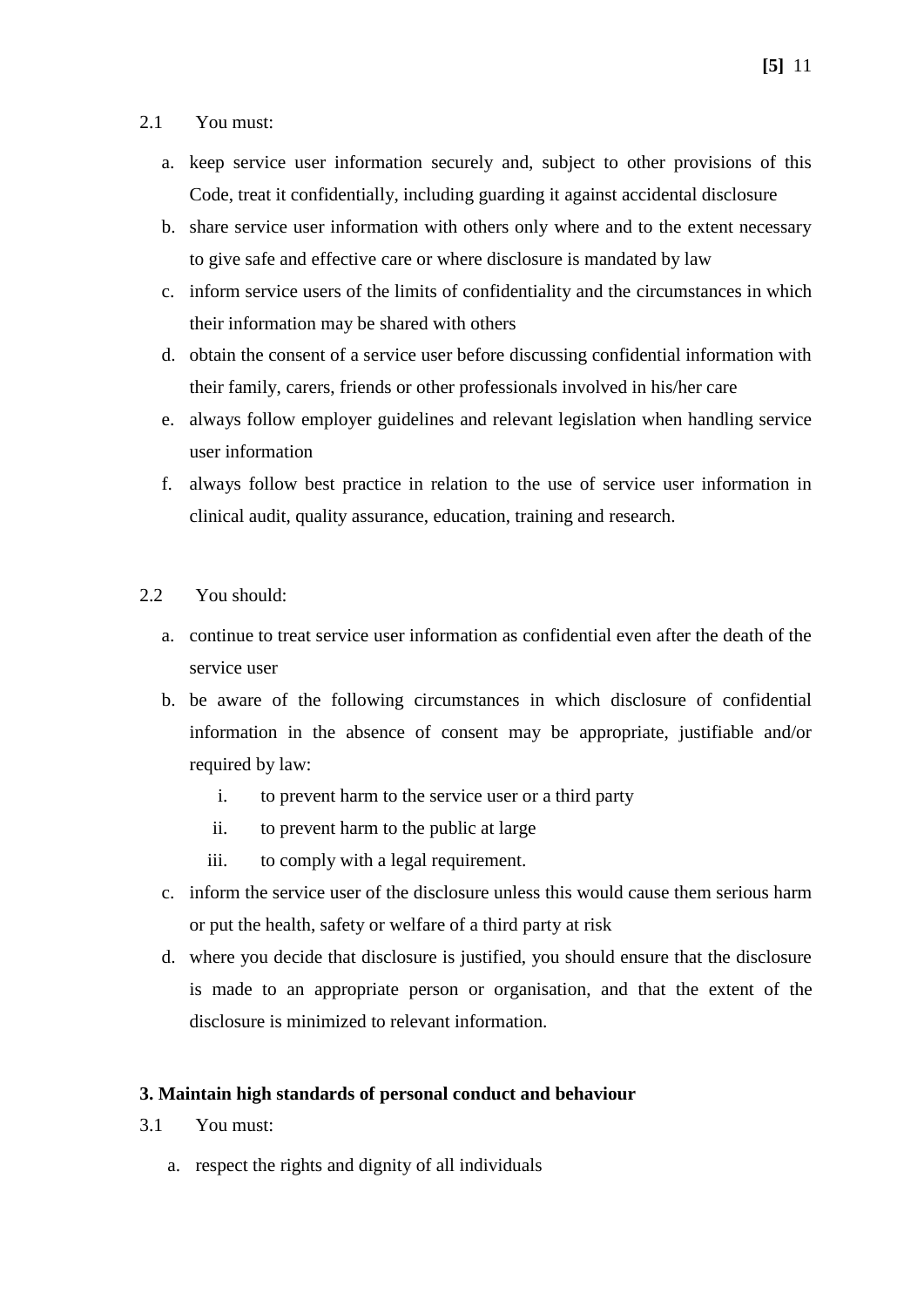- b. conduct yourself in a manner that enhances public confidence in you and your profession
- c. respect the roles and expertise of other health and social care professionals and work in partnership with them.
- 3.2 You must not:
	- a. harm, abuse or neglect service users
	- b. use your professional position to form a relationship of a sexual, inappropriate emotional or exploitative nature with any person
	- c. exploit or discriminate against service users, colleagues or staff in the workplace, or condone discrimination by others
	- d. behave in a way that would call into question your suitability to work as a health or social care professional
	- e. work while under the influence of any substance which may impair your fitness to practise.

## **4. Use social media<sup>5</sup> responsibly**

#### 4.1 You must:

- a. use social media in a responsible way adopting the same professional standards expected in other forms of communication with service users and others
- b. always consider the possible impact on service users and others before publishing any material, information or comments on social media, taking care to avoid abusive, unsustainable or defamatory comments.
- 4.2 You must not:

1

- a. use social media in a way that would breach any of your obligations under this Code
- b. discuss or comment on service users on social media platforms.

 $<sup>5</sup>$  Defined as web-based platforms or applications that enable users to create and exchange content,</sup> including blogs, discussion boards and forums, and networking sites.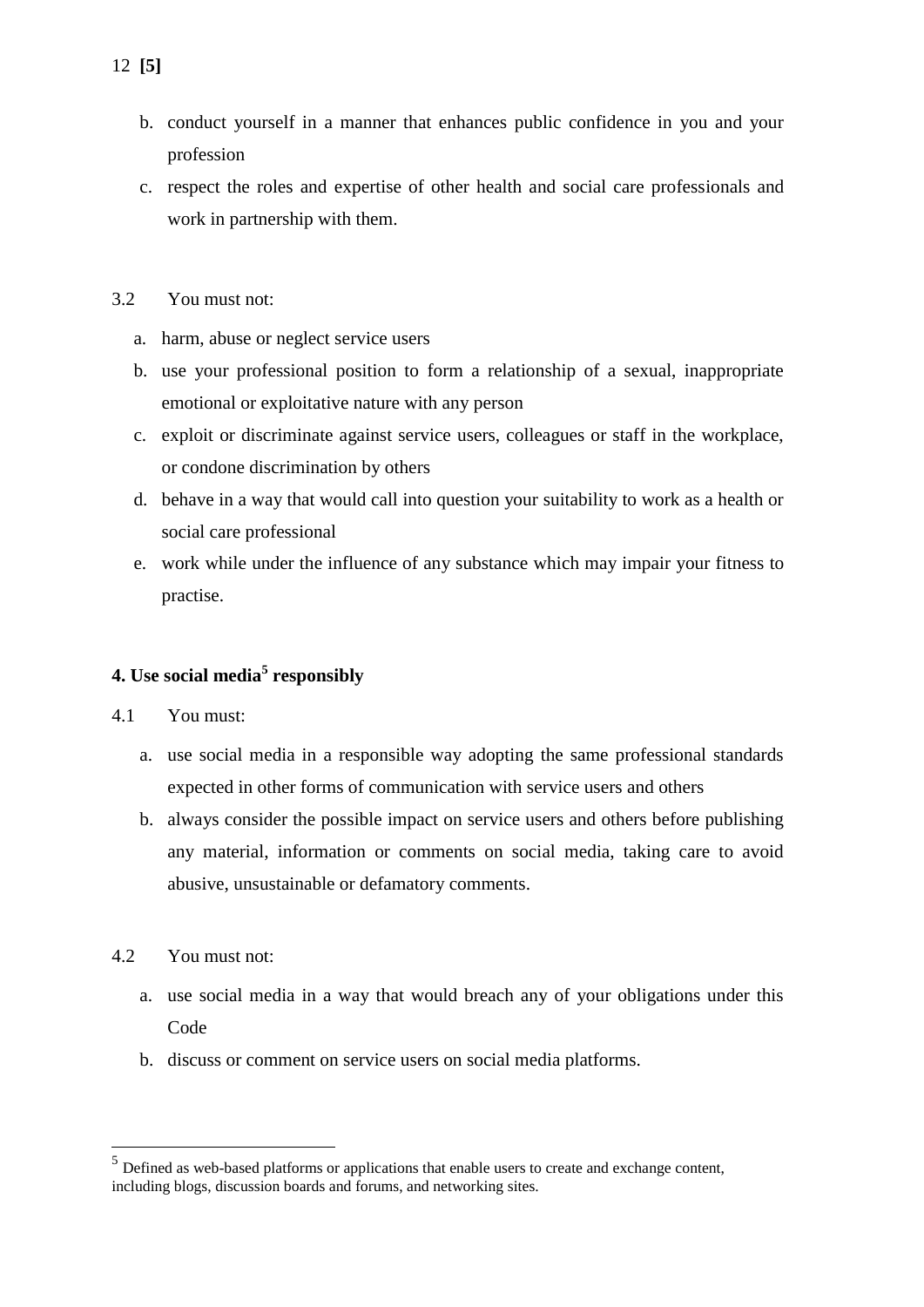- 4.3 You should:
	- a. use appropriate privacy settings in your use of social media and consider how information and images you post might be interpreted by service users and others were they to become widely available
	- b. maintain professional boundaries in the use of social media to preserve public trust and confidence in your profession.

### **5. Comply with obligations regarding registration**

You must:

- a. inform the Social Workers Registration Board within 7 days if you have been convicted of a criminal offence. You must also inform the Board if you have been given an 'adult caution' by An Garda Síochána or a caution from the police in another country
- b. inform the Social Workers Registration Board within 7 days if your employer or another body has suspended you or placed restrictions on your practice because of concerns about your conduct or competence
- c. co-operate with any investigations or formal inquiry into your professional conduct, the professional conduct of others, or the care or services provided to a service user
- d. practise in the name(s) under which you are registered and always use your CORU registration number when representing yourself as a registered Social Worker
- e. include your CORU registration number in all certificates, reports or other formal documents for which you are responsible, and in any information that you publish about your practise or services
- f. if you change your name, address or employment, notify the Registration Board concerned, as soon as is practicable.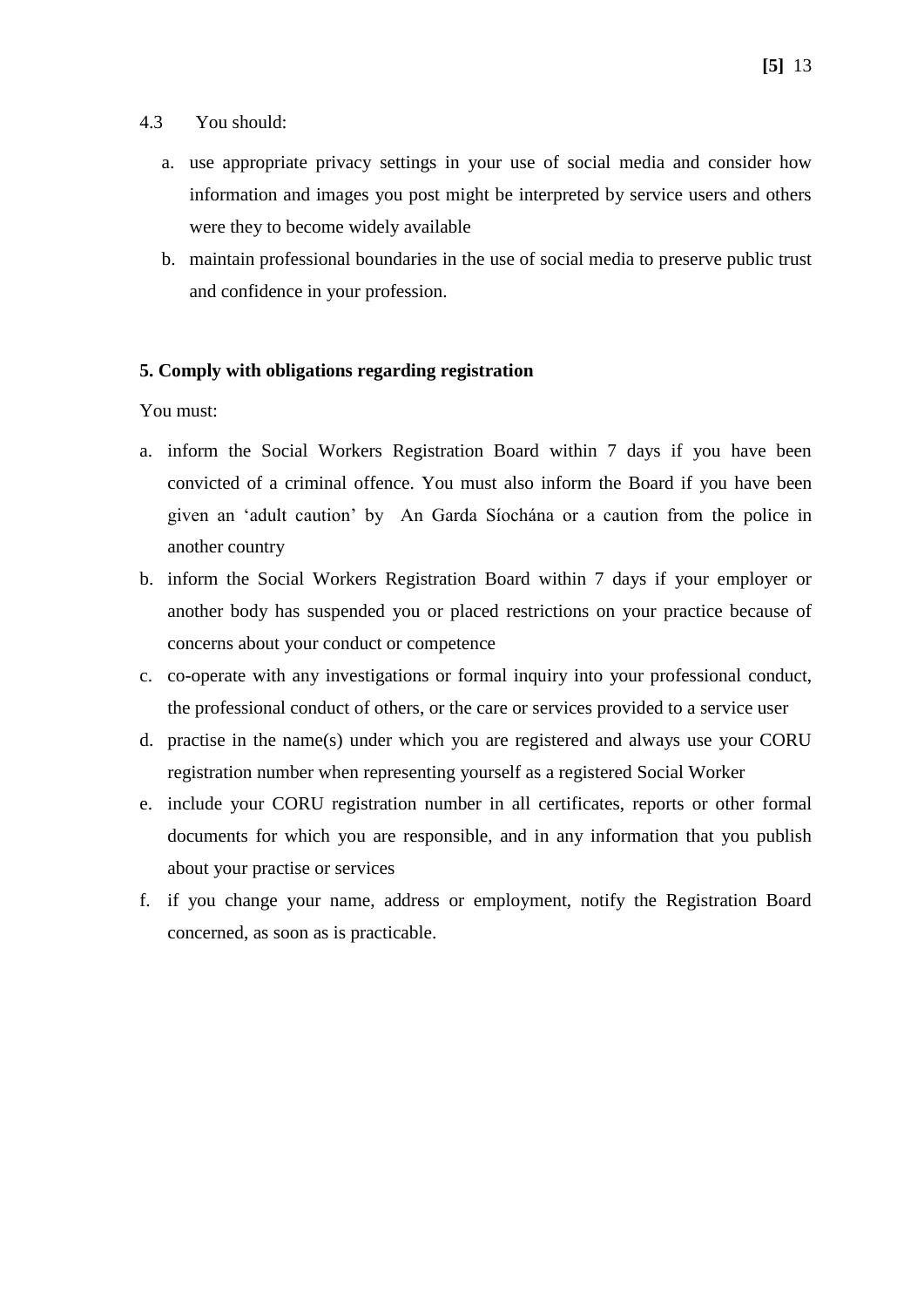## **Performance**

You must always maintain a high standard of performance in your professional practise.

### **6. Address health issues related to your fitness to practise**

You must:

- a. look after your physical, emotional and psychological health
- b. consult with an appropriate professional if your judgment or performance is or may be adversely affected by illness, addiction, emotional distress or medication. You must follow their advice to avoid harm to service users, yourself and others.
- c. limit your practise or stop practising if your performance or health could have a negative effect on service users
- d. follow your employer's guidelines regarding personal health issues which could place service users or others at risk.

### **7. Obey laws, regulations and guidelines**

You must:

- a. know and work within the laws, regulations and guidelines governing your practice and keep up to date with any changes in legislation or regulation or guidelines
- b. obey the laws of the country in which you live and work in both your professional practice and your personal life.

#### **8. Comply with requirements for the protection of children and vulnerable adults**

You must:

- a. be aware of and comply with the national guidelines and legislation for the protection of children
- b. be aware of and comply with the national guidelines and legislation for the protection of vulnerable adults
- c. report concerns you have in relation to the welfare of children or vulnerable adults to the appropriate authorities.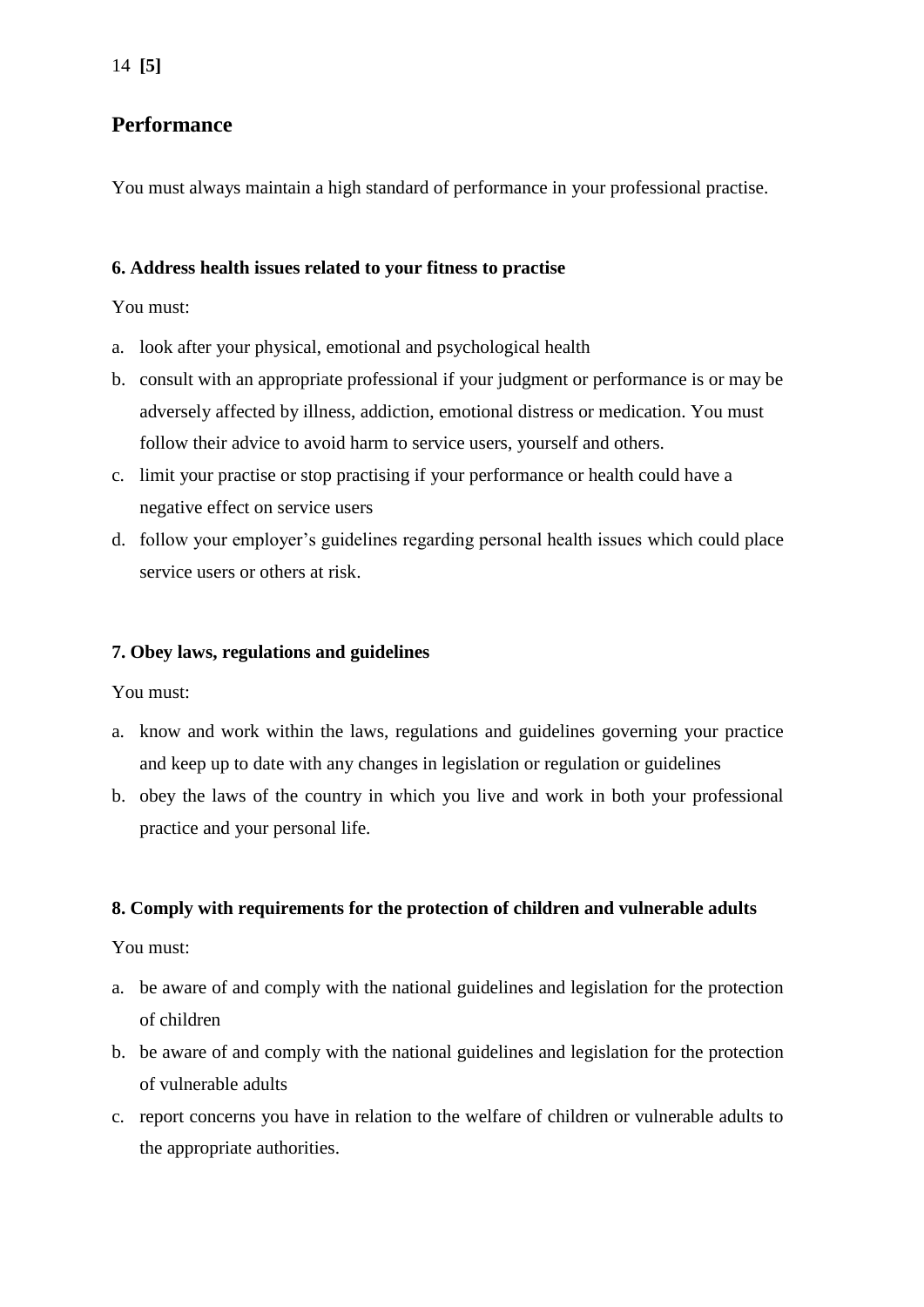#### **9. Act within the limits of your knowledge, skills, competence and experience**

You must:

- a. act within the limits of your knowledge, skills, competence and experience
- b. practise only in areas in which you have relevant knowledge, skills, competence, experience or are appropriately supervised
- c. refer the service user to a colleague or other appropriate professional who has the skills, competence or experience to help the service user where a task is beyond your knowledge, skills, competence or experience
- d. refer the service user promptly to another professional and transfer any records relating to the service user to the other professional in circumstances where the service user has the right to a second opinion and it is within your authority to make such a referral
- e. make sure you understand any request from another health or social care professional and only assess, intervene or treat a service user if it is in the service user's best interest. If this is not the case, you must discuss the issue with the service user and the practitioner who made the referral before providing any service
- f. be able to justify any decisions you make within your scope of practice. You are always accountable for what you do, what you fail to do, and for your behaviour
- g. meet professional standards of practice and work in a lawful, safe and effective manner.

#### **10. Keep your professional knowledge and skills up to date**

- 10.1 You must:
	- a. ensure that your knowledge, skills and performance are of a high standard, up to date and relevant to your practice
	- b. participate in continuing professional development (CPD) on an ongoing basis.
- 10.2 You should:
	- a. consider the support and guidance provided by your Registration Board regarding CPD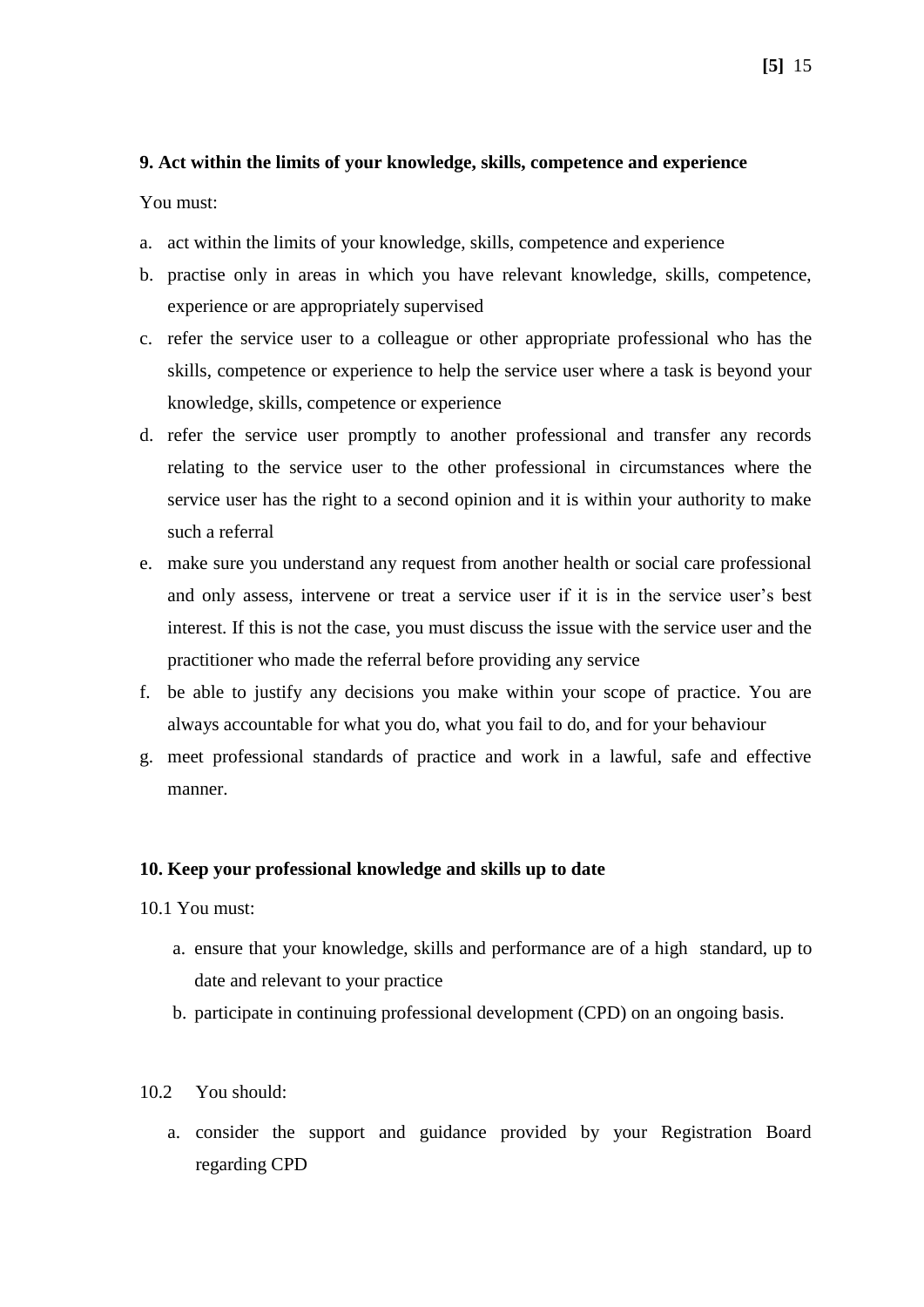b. keep a record of the activities you have completed.

#### **11. Obtain consent from service users**

In all circumstances where consent is required to be given in advance of providing any assessment, intervention, treatment or service you must:

- a. take personal responsibility for obtaining consent from the service user, or from someone with legal authority to give consent on the service user's behalf
- b. ensure that, if you have to delegate to a colleague the responsibility for obtaining consent, such colleague is suitably trained and qualified to undertake this responsibility
- c. ensure as far as possible that the consent provided is voluntary and not the result of inappropriate pressure from a third party
- d. provide the service user with sufficient relevant information, in a way that s/he can understand, to enable the service user to decide whether or not to consent
- e. allow time and space, as far as possible, for the service user to take in and understand the information before reaching a decision
- f. answer any questions relating to the assessment, intervention, treatment or service from the service user honestly and as fully as s/he wishes
- g. respect the right of the service user to refuse consent to an assessment, intervention, treatment or service, even if you do not agree with their decision
- h. follow applicable law, regulation and guidance issued by appropriate authorities in relation to the giving of information and recording of the service user's decision
- i. respect a service user's advance healthcare directive in accordance with law, regulations and national policies or guidance.

In emergency circumstances where it is not possible to obtain consent from the service user, you must

j. provide treatment or other intervention where this is necessary to save life or avoid significant deterioration in the health of the service user.

#### **12. Assess service users' capacity to consent where necessary**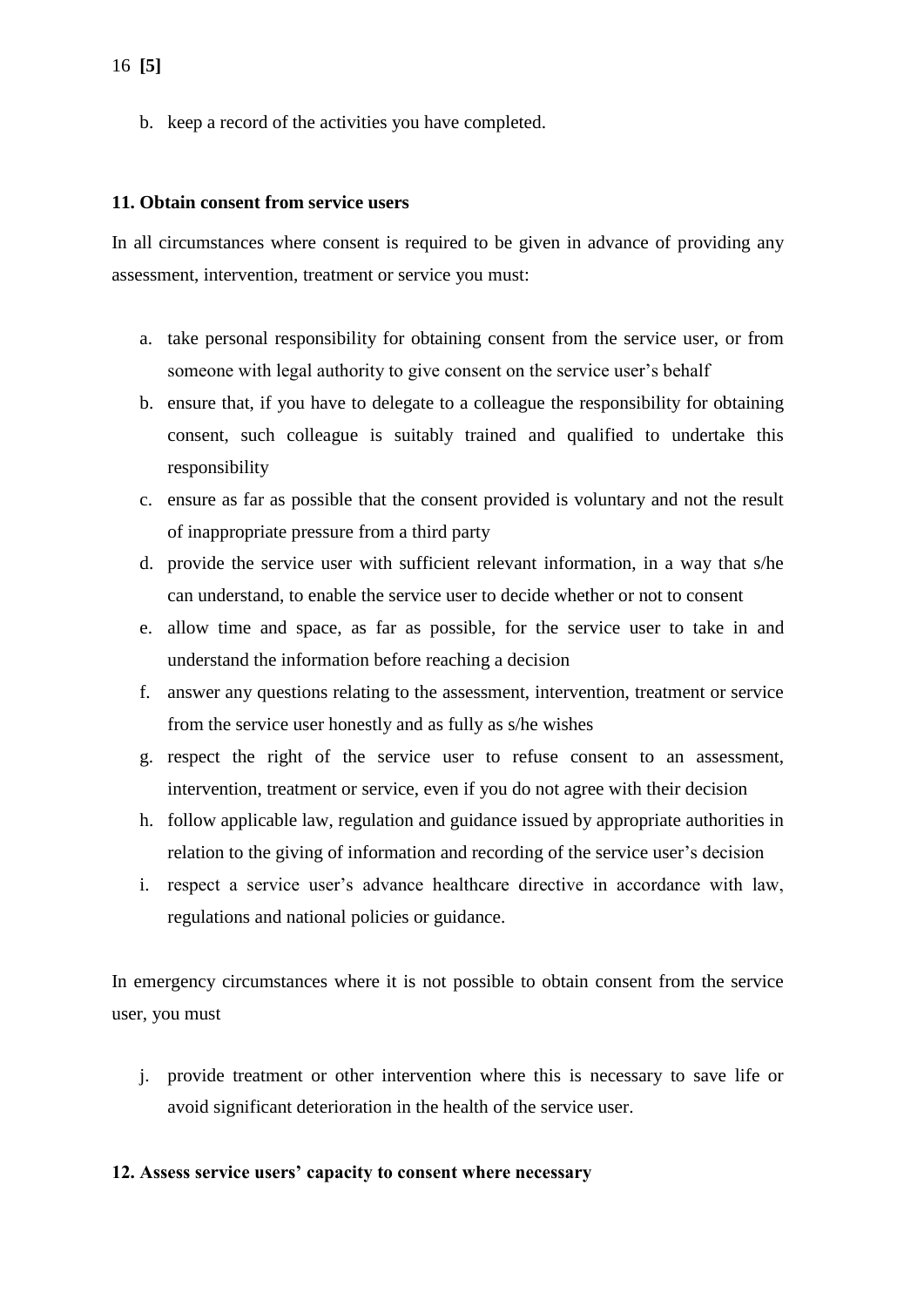#### 12.1 You must:

- a. always presume that all service users have capacity to make their own decisions, even those which you believe to be unwise, unless you have good reason to doubt that this is the case
- b. take all practicable steps to maximise a service user's capacity and provide all practicable supports to enable the service user to make his or her own decision, including consulting with any persons appointed by the service user to provide support in decision-making
- c. in carrying out an assessment of whether the service user has capacity, consider whether the service user
	- i. is able to understand and retain the information relevant to the decision long enough to make a decision
	- ii. is able to use or weigh that information as part of the process of making the decision, and
	- iii. is able to communicate his or her decision by any means.
- d. assess service user capacity only by reference to the particular decision to be made at the particular time
- e. understand that the fact that a service user lacks capacity to make a particular decision does not mean that they lack capacity to make other decisions, or that they will lack capacity to make this or other decisions in the future
- f. take reasonable steps to find out whether there is another person who has the legal authority to make a decision on behalf of the service user and if so, consult with such person
- g. document the assessment process undertaken in establishing whether the service user has capacity to make the decision
- h. follow applicable law, regulations and national policies or guidance.

12.2 When carrying out an intervention in respect of a service user who may lack capacity to make a particular decision you must:

- a. carry out an intervention only where it is necessary to do so
- b. make sure that the intervention minimises the restriction of the service user's rights and freedom of action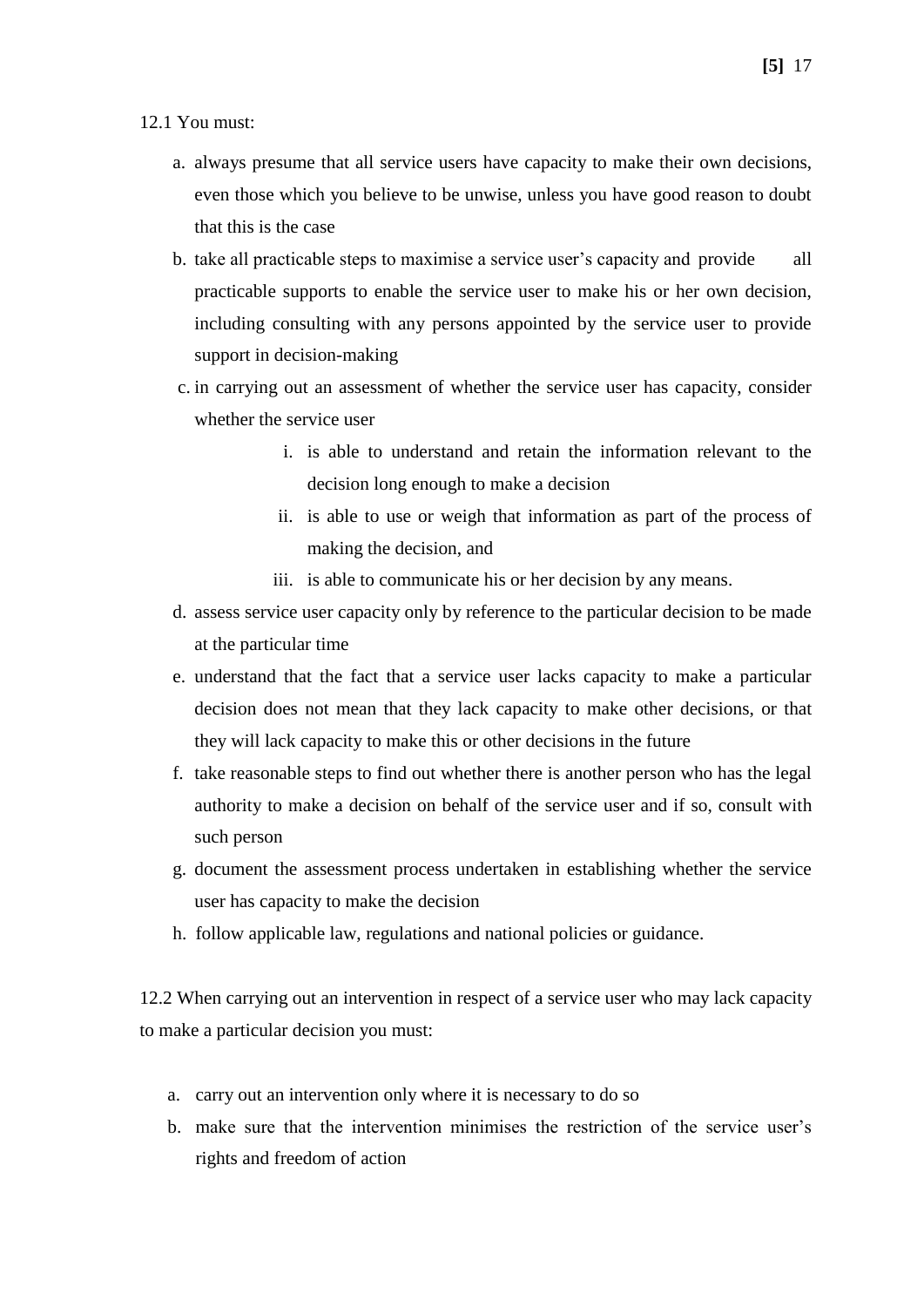- c. make sure the intervention is proportionate, and as limited in duration as possible
- d. permit, encourage and facilitate, as far as practicable, the service user to participate or to improve his or her ability to participate as fully as possible in the intervention
- e. give effect as far as practicable to the service user's past and present will and preferences
- f. take into account the service user's beliefs and values, and any other factors the service user would be likely to consider, insofar as these are reasonably ascertainable
- g. consider the views of any person named by the service user as a person to be consulted on the matter and any person appointed to assist or make a decision with or for the service user, unless it is not appropriate or practicable to do so
- h. act in good faith and for the benefit of the service user
- i. consider all other relevant circumstances
- j. consider whether to seek the views of the service user's carers, any person with an interest in the welfare of the service user, or other professionals
- k. consider the likelihood that the service user will regain capacity and the urgency of making the intervention prior to such recovery
- l. follow applicable law, regulations and guidance issued by appropriate authorities.

## **13. Communicate effectively with service users and others involved in their care**

You must:

- a. identify yourself to service users before you provide any professional service to them
- b. communicate sensitively, effectively, honestly, and appropriately with service users, taking into account the particular needs of children and vulnerable adults
- c. ensure that services are put in place so that you can communicate effectively with service users, avoiding the use of family members as interpreters as far as possible
- d. use language that is clear and easy to understand
- e. respond to service users' questions professionally, honestly and openly
- f. communicate clearly and effectively with other members of the team involved in the care of the service user in order to ensure the safety and continuity of care.

#### **14. Act in accordance with the principles of open disclosure**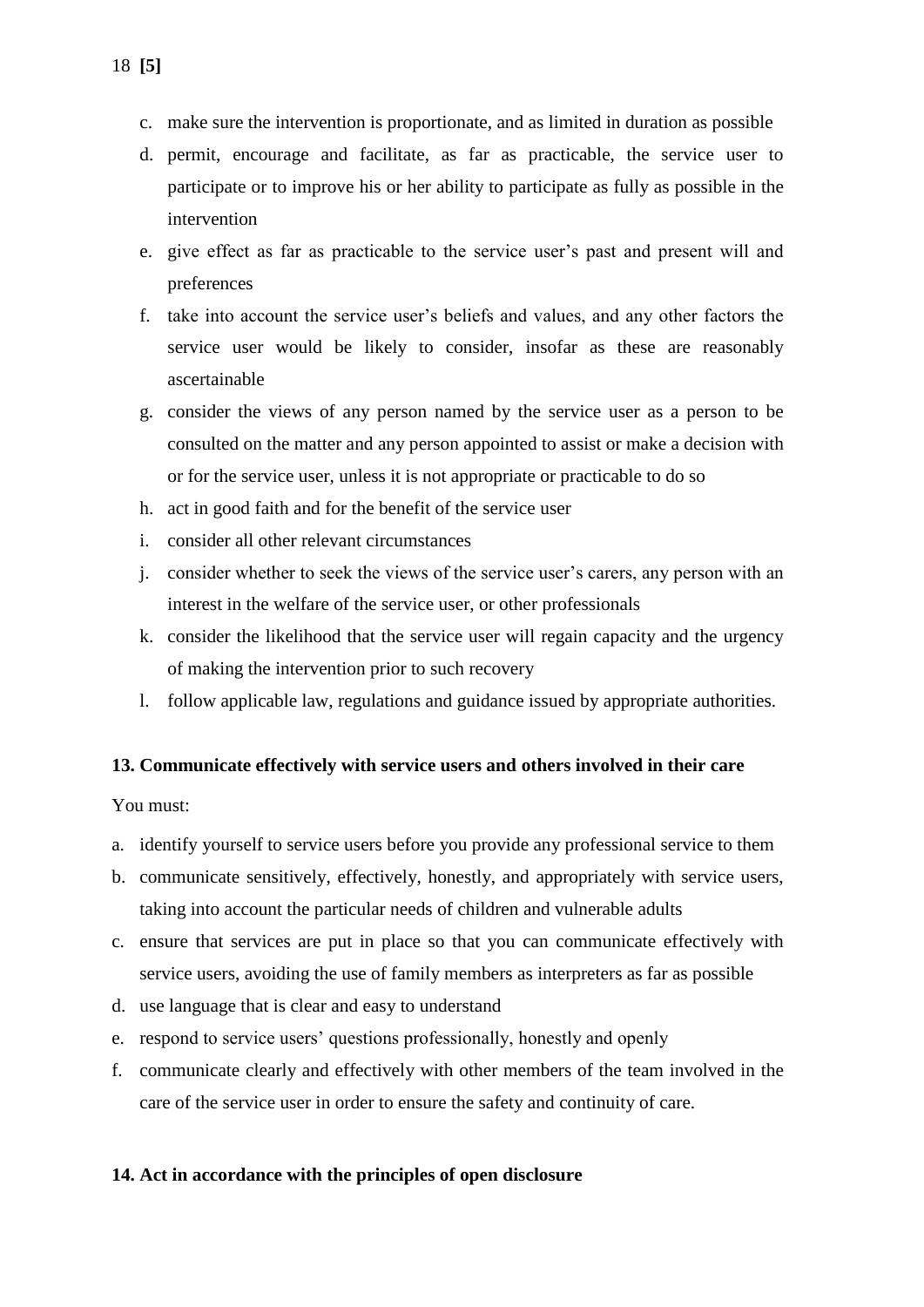- 14.1 You must:
	- a. ensure that if a service user suffers an adverse event that may have caused them harm, they are informed by a responsible person promptly, openly and honestly about what happened, how it happened, their condition and their ongoing care plan
	- b. respond courteously and honestly to anyone who complains about the care, treatment or other services they have received
	- c. promote and support a culture of open disclosure in your workplace and practice
	- d. where you become aware that an adverse event has occurred to a service user, and the service user has not been informed, act by reporting in writing the matter to an appropriate person and request the open disclosure policy be implemented.
- $14.2$  You should:
	- a. provide information about relevant complaints mechanisms if requested.

#### **15. Assist, advise and support colleagues, recently qualified registrants and students**

You should:

a. assist, advise and support colleagues, recently qualified registrants and students in your profession to develop the professional skills, values, attributes, attitudes and behaviour they will need when dealing with service users and staff.

#### **16. Teach, supervise and assess students and other professionals**

When you are involved in teaching, supervision and assessment:

- 16.1 You must:
	- a. do so fairly and respectfully using agreed criteria

16.2 You should:

a. meet your professional obligation to teach, train and mentor other Social Workers in specified practice areas.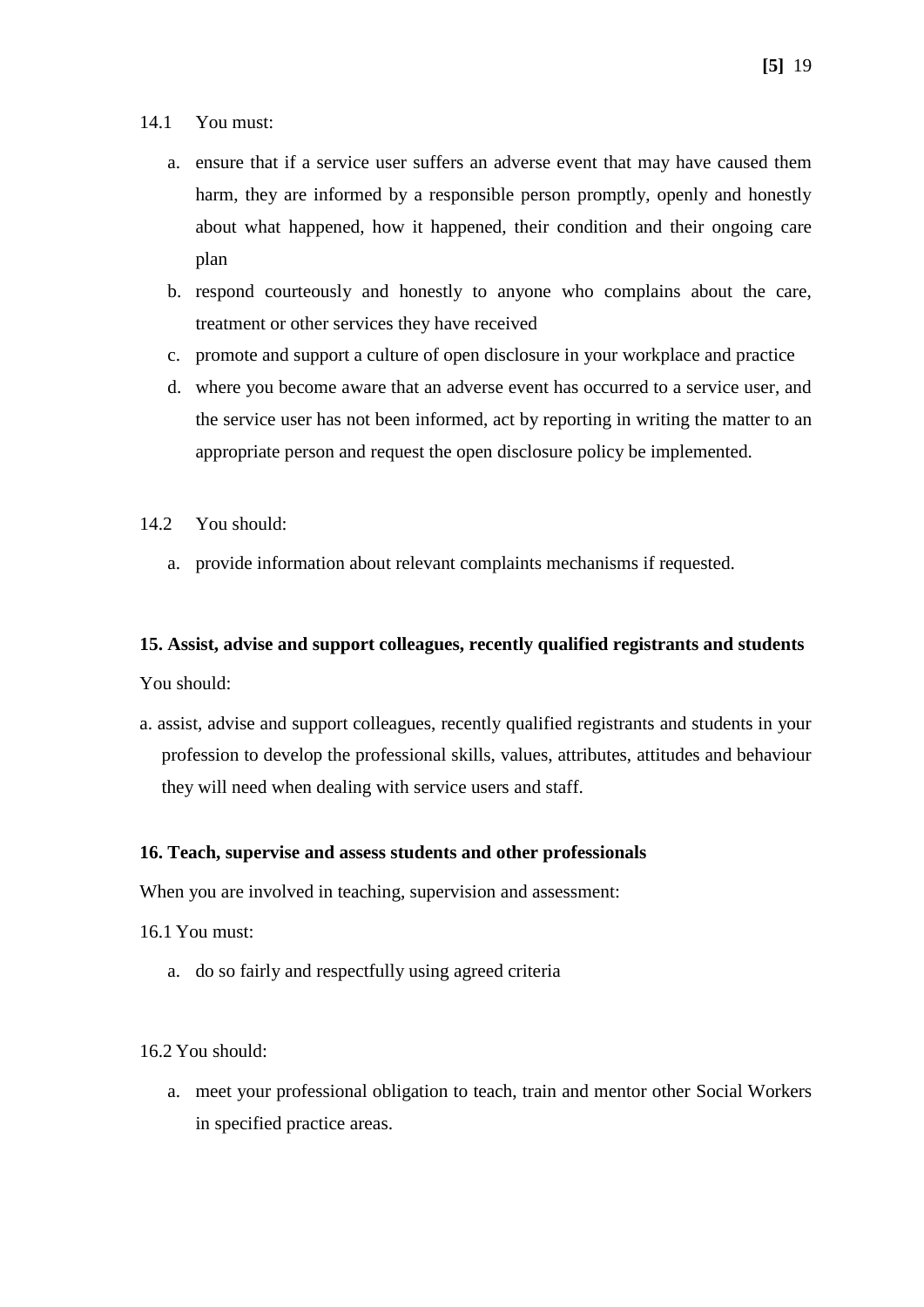#### **17. Supervise tasks that you delegate to others**

17.1 You must:

a. acknowledge that service users have the right to assume that the person providing assessment, intervention, treatment or service to them has the knowledge, skills and competence to do so

b. only delegate to a person who you believe to have the knowledge, skills,

competence, and experience to carry out the task safely and effectively or to a person who is appropriately supervised

c. understand that you are accountable for any task you delegate to another practitioner and that you are responsible for any task you delegate to a student or to another person

d. understand that if a student or another professional is unwilling to carry out a task because they do not think they are capable of doing so safely and effectively, you must not force them to do so. If their refusal raises a disciplinary or training issue, you must deal with this separately. The service user must never be put at unnecessary risk.

17.2 You must not:

a. ask anyone to do anything which is outside their knowledge, skills, competence, and experience unless they are supervised in that task by an experienced practitioner.

#### **18. Keep accurate records**

You must:

- a. keep clear and accurate and up-to-date records in line with the policies and procedures set out in your workplace or as dictated by relevant guidelines or legislation
- b. make sure that all records are:
	- i. complete,
	- ii. legible (if handwritten)
	- iii. identifiable as being made by you, using your registered name and registration number
	- iv. dated and timed
	- v. completed as soon as practicable following assessment, intervention or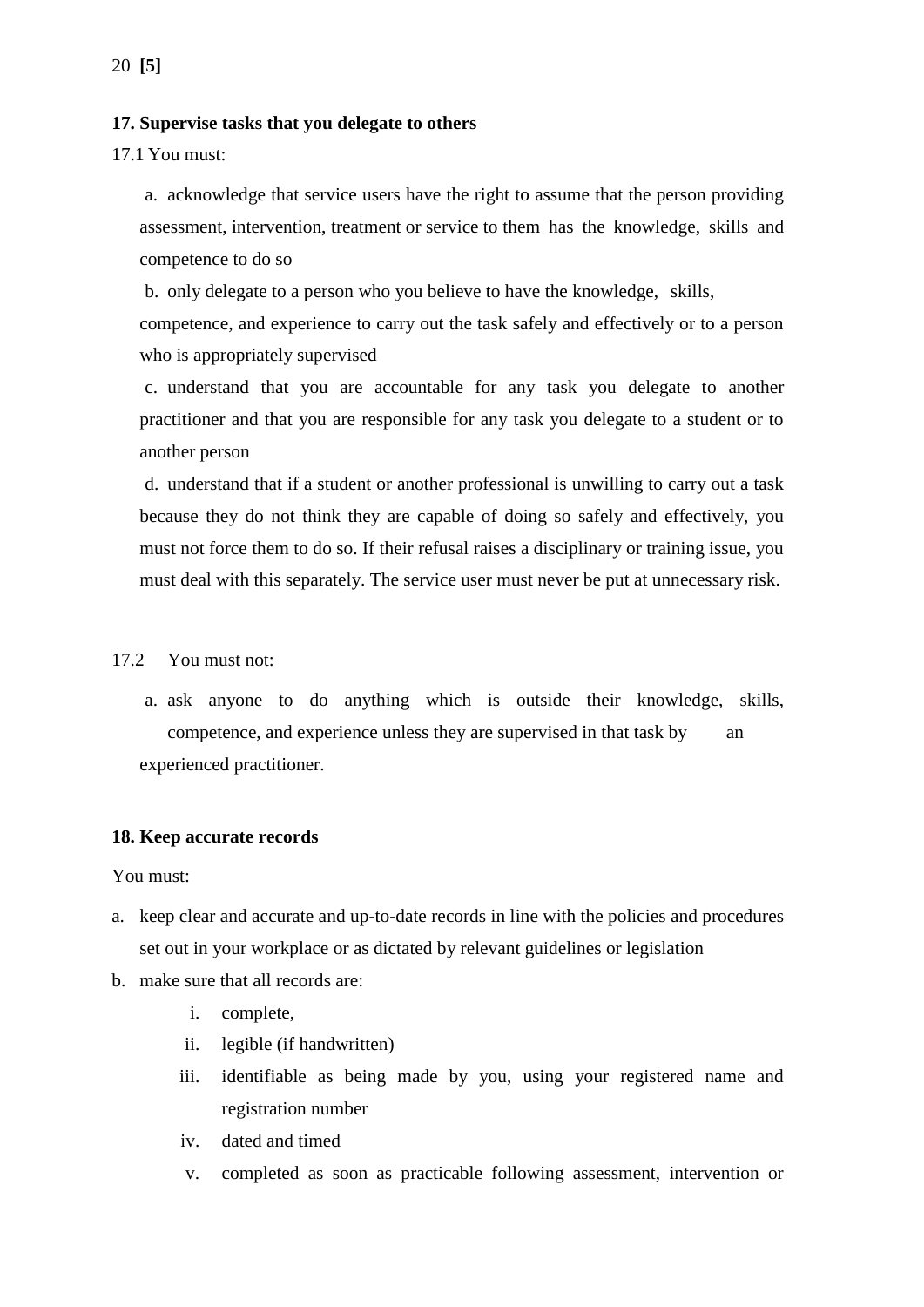treatment, and

vi. clear and factual

- c. if you supervise students, review each student's entries in the records and record that you have done so
- d. store and use records according to data protection legislation, and other relevant legislation and policies governing your practice
- e. protect information in records against loss, damage or access by anyone who is not allowed to access them
- f. make sure that if records are updated, previously recorded information is retained
- g. understand that service users generally have a right to obtain copies of their records, subject to certain limited exceptions
- h. ensure that records are retrievable for service users throughout the designated retention period.

Records are all information collected, processed and held in manual, electronic or any other format pertaining to the service user and service user care. Records include data, demographics, clinical data, images, unique identification, investigation, samples, correspondence and communications relating to service users and their care.

#### **19. Address health, safety and welfare risks**

You must:

- a. follow risk assessment policies and procedures to assess potential risks in the workplace and your areas of practice
- b. take any steps needed to minimise, reduce or eliminate the risks you identify
- c. inform colleagues and the authorities about the outcomes and implications of risk assessments
- d. read, understand and comply with your organisation's safety statement
- e. where, in your professional judgement a service user poses a risk to your safety, take appropriate measures to protect yourself and others and make reasonable efforts, if appropriate, to go ahead with the assessment, intervention, treatment or service of the service user.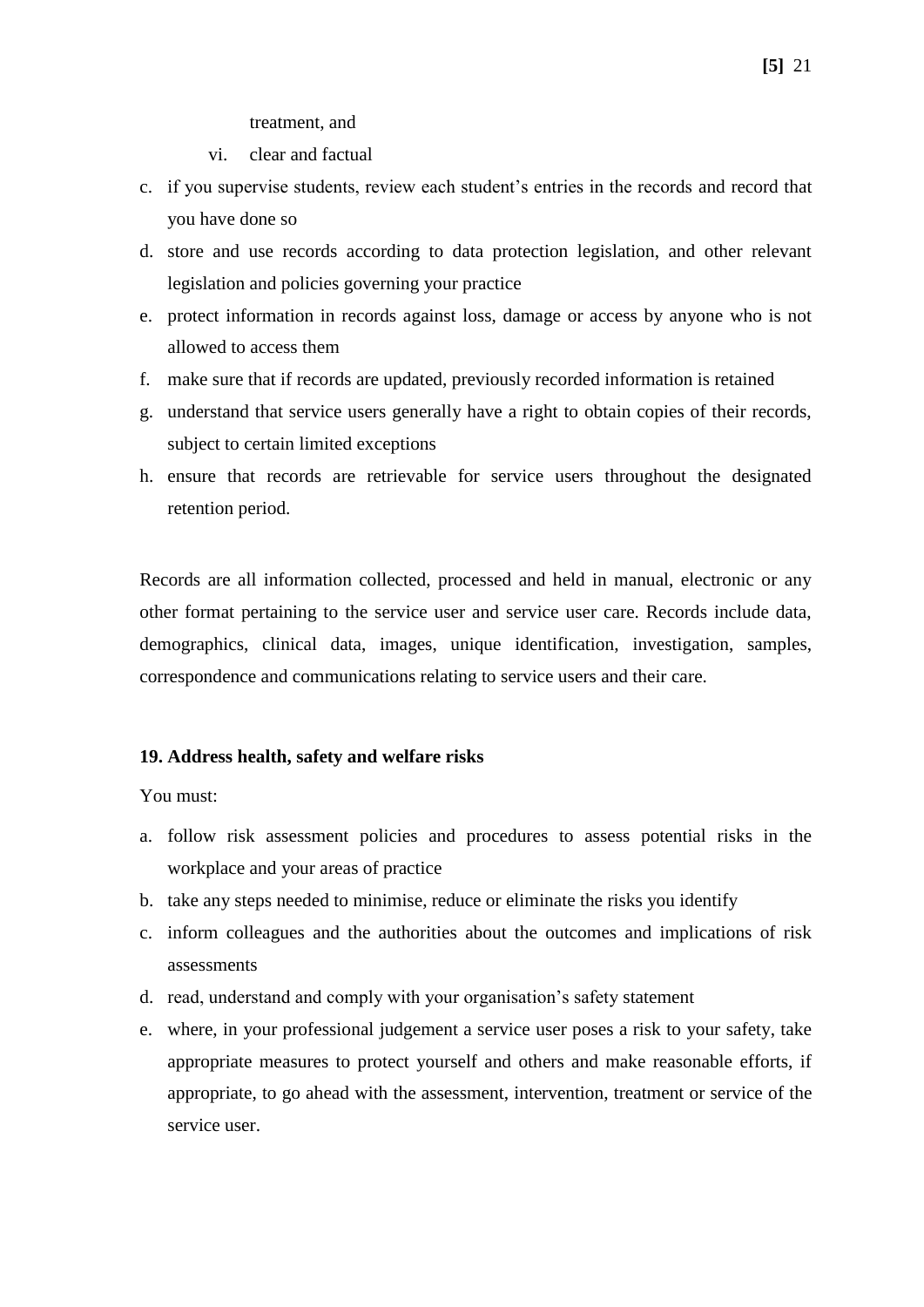## **20. Raise concerns about safety and quality of care**

You must:

- a. put the safety and well-being of service users before professional or other loyalties
- b. inform an appropriate person or authority if you are aware of systems or service structures that lead to unsafe practices which put service users, yourself or others at risk
- c. raise the issue outside of the organisation if your concerns are not resolved despite reporting them to an appropriate person or authority
- d. act to prevent any immediate risk to a service user by notifying the relevant authorities of any concerns you have about service user safety as soon as possible
- e. report any serious breaches of behaviour or malpractice by yourself or others. Malpractice includes negligence, incompetence, breach of contract, unprofessional behaviour, causing danger to health, safety or the environment, and covering up any of those issues.

### **21. Maintain adequate professional indemnity insurance**

You must:

a. ensure that you maintain adequate professional indemnity cover for any assessment, intervention, treatment or service you provide or have provided.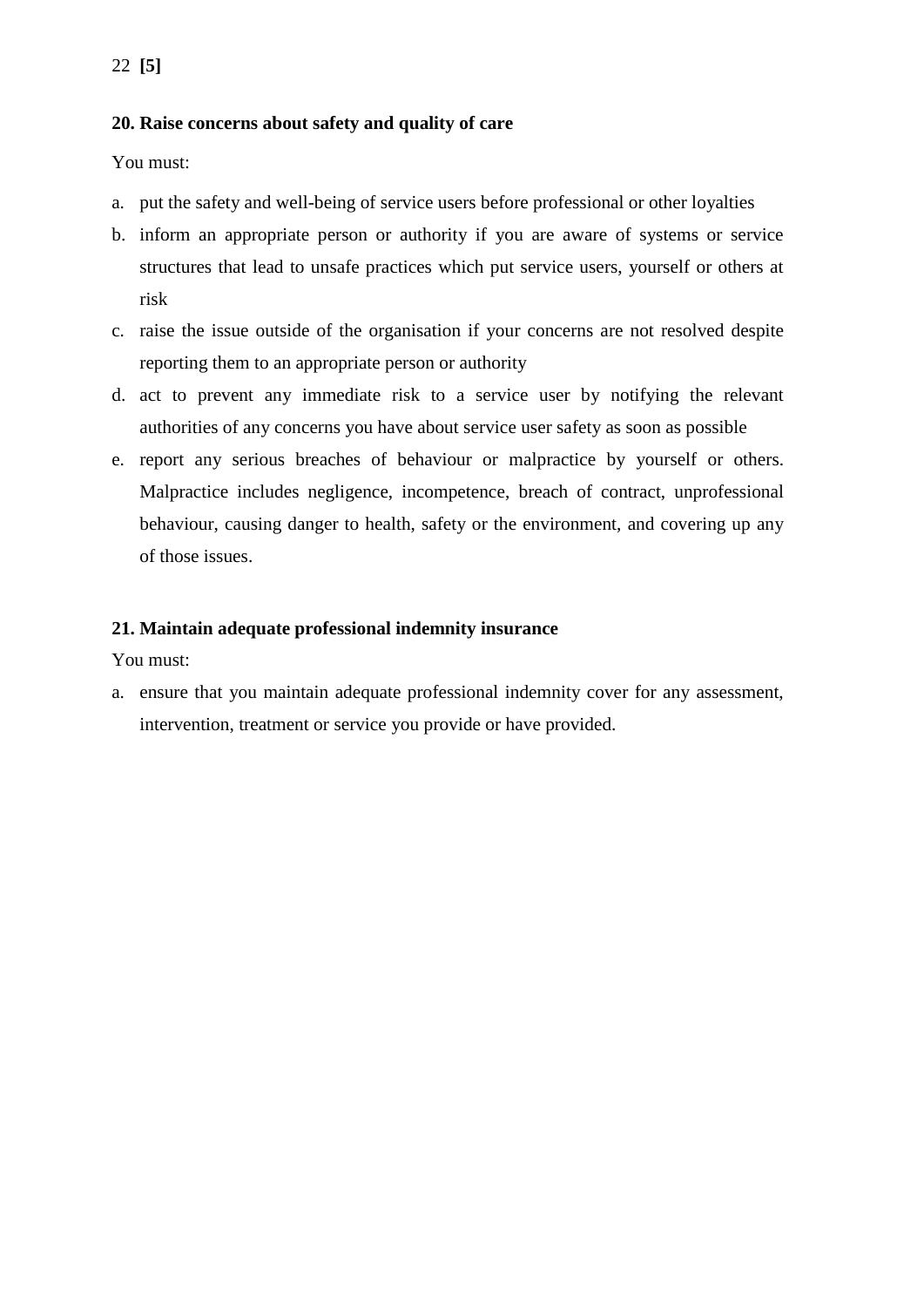## **Ethics**

You must always maintain a high standard of ethics.

## **22. Demonstrate ethical awareness**

- 22.1 You must:
	- a. carry out your duties and responsibilities in a professional and ethical way to protect the public
	- b. always behave with integrity and honesty
	- c. make sure you read, understand and comply with this Code of Professional Conduct and Ethics
	- d. understand that if there is a conflict between this Code of Professional Conduct and Ethics and your work environment, your obligation is to this Code.
- 22.2 You should:
	- a. be aware of the wider need to use limited resources as efficiently and responsibly as is practicable. You have a duty to assist in the efficient and effective use of resources and to give advice on their appropriate allocation, whilst balancing your duty of care to the service user.

## **23. Respect the rights and dignity of service users**

- 23.1 You must:
	- a. always show, through your practice and conduct, respect for the rights and dignity of all individuals.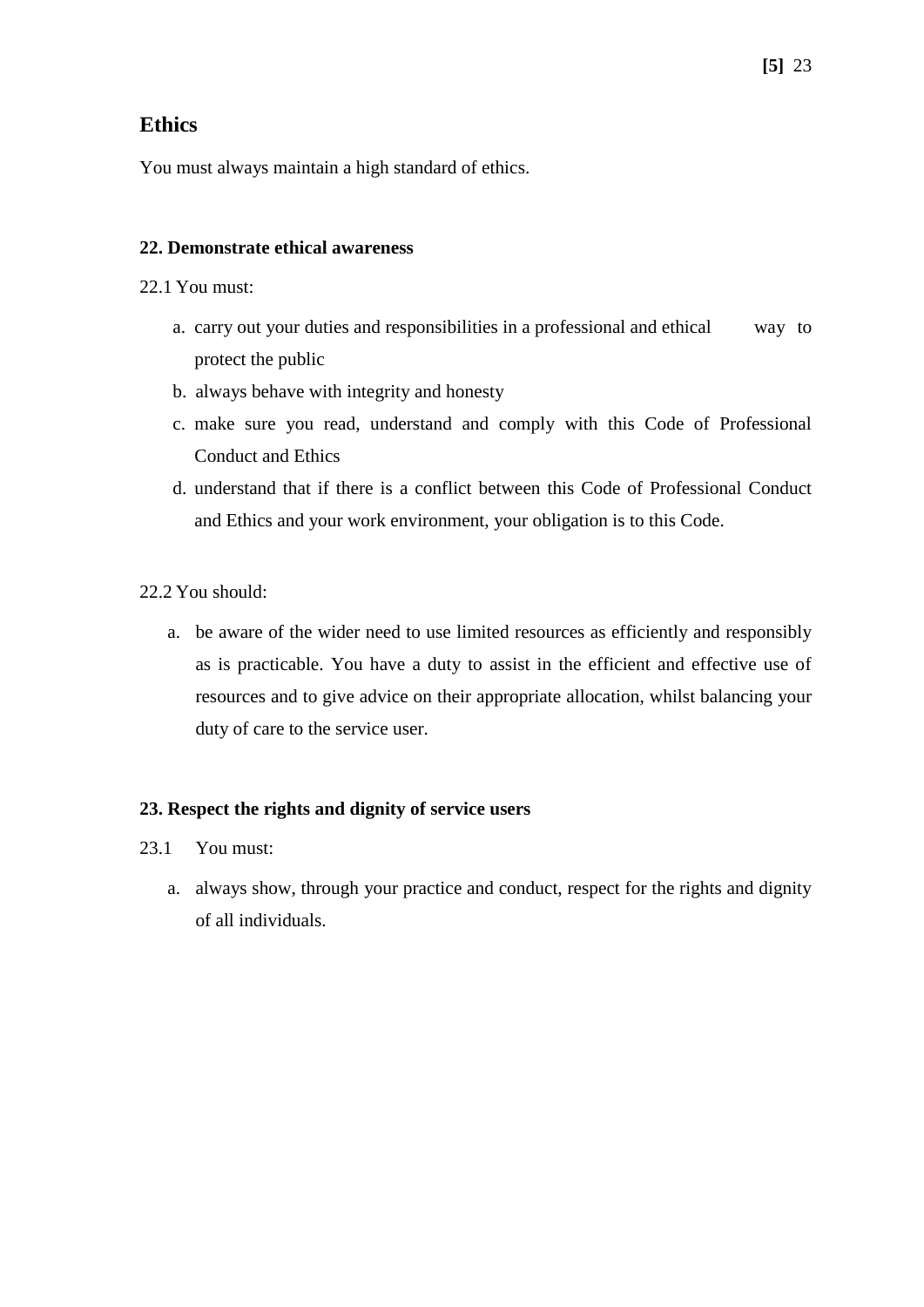24 **[5]**

- 23.2 You must not:
	- a. discriminate, either directly or indirectly, against a person on the basis of:
		- i. gender,
		- ii. family status,
		- iii. civil status,
		- iv. age,
		- v. disability,
		- vi. sexual orientation,
		- vii. religion,
		- viii. race, colour, nationality or ethnic or national origins, or
			- ix. membership of the Traveller Community
	- b. condone discrimination by others.

#### **24. Avoid conflicts of interest**

24.1 You must not:

- a. accept inducements, financial or other incentives that could reasonably be perceived as affecting your professional judgement
- b. for reasons of personal or commercial benefit, direct public service users to private practice
- c. enter into any agreement or contract that might cause you to breach this Code.

#### **25. Undertake research in an ethical manner**

When you engage in research

25.1 You must:

- a. submit your research proposal to the relevant research ethics committee and get ethical approval before starting the research or, where there is no relevant research ethics committee in place, ensure that your research conforms to the current version of the Declaration of Helsinki
- b. follow guidance laid down in legislation and issued by relevant authorities
- c. obtain voluntary, informed consent from service users in line with the procedures laid down by the research ethics committee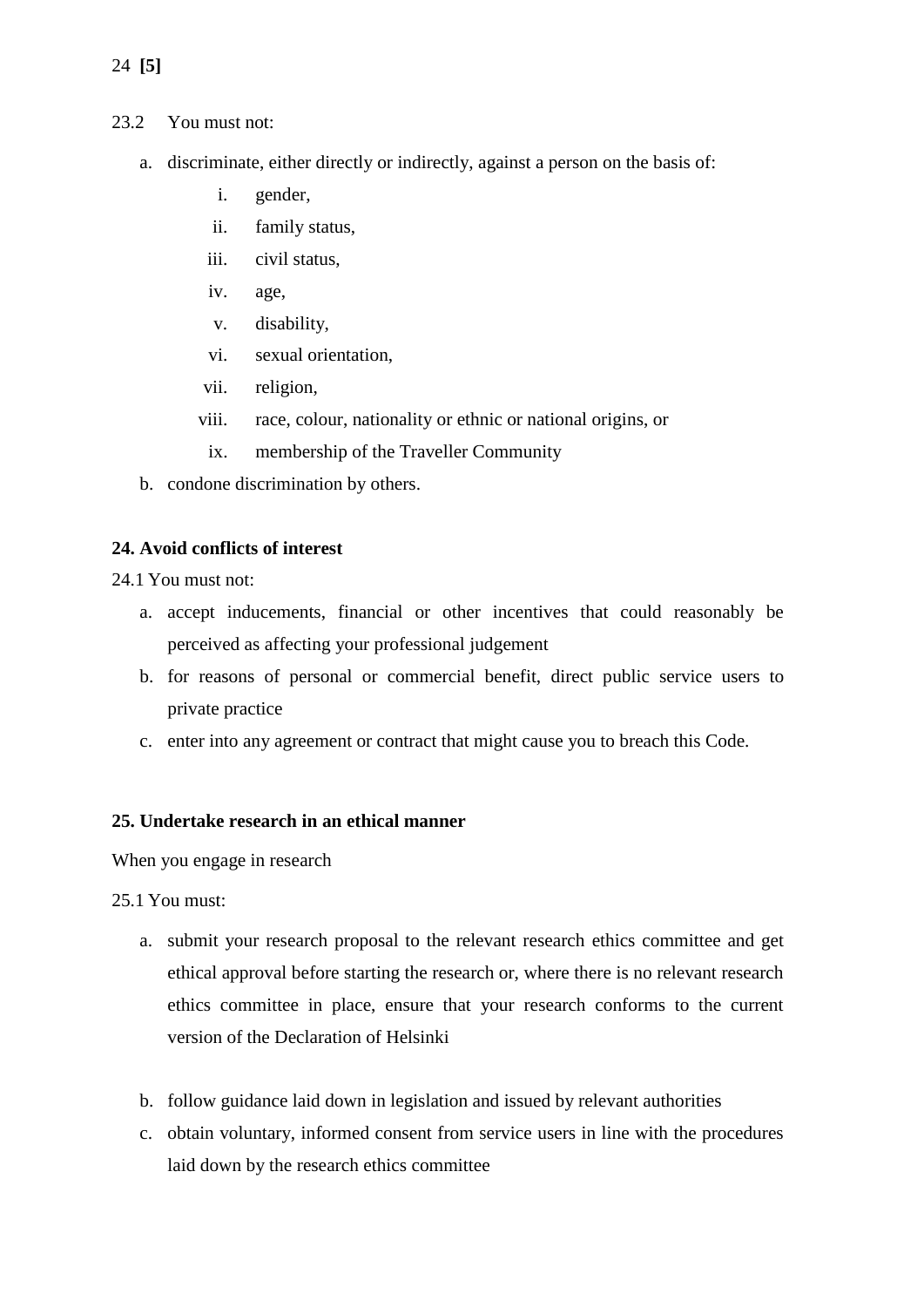- d. collect, protect and destroy data in line with relevant legislation
- e. ensure that a service user's refusal to take part in research does not influence the delivery of service to that service user in any way
- f. make sure that, if you receive any payment or other financial benefit directly or indirectly from a pharmaceutical, medical device or other commercial organisation to conduct research, this does not influence the design or interpretation of your research
- g. address any potential conflict of interest and disclose any payment or benefit you have received from a pharmaceutical, medical device or other commercial organisation in any publication of research results
- h. follow accepted guidelines in scientific journals concerning intellectual property, copyright and acknowledging the work of others
- i. make sure you do not distort or misuse clinical or research findings.
- 25.2 You should:
	- a. take part in research or support the research of others where possible
	- b. make sure that the welfare of each research participant is not adversely affected
	- c. disseminate or circulate the research findings widely to further the evidence base of the profession.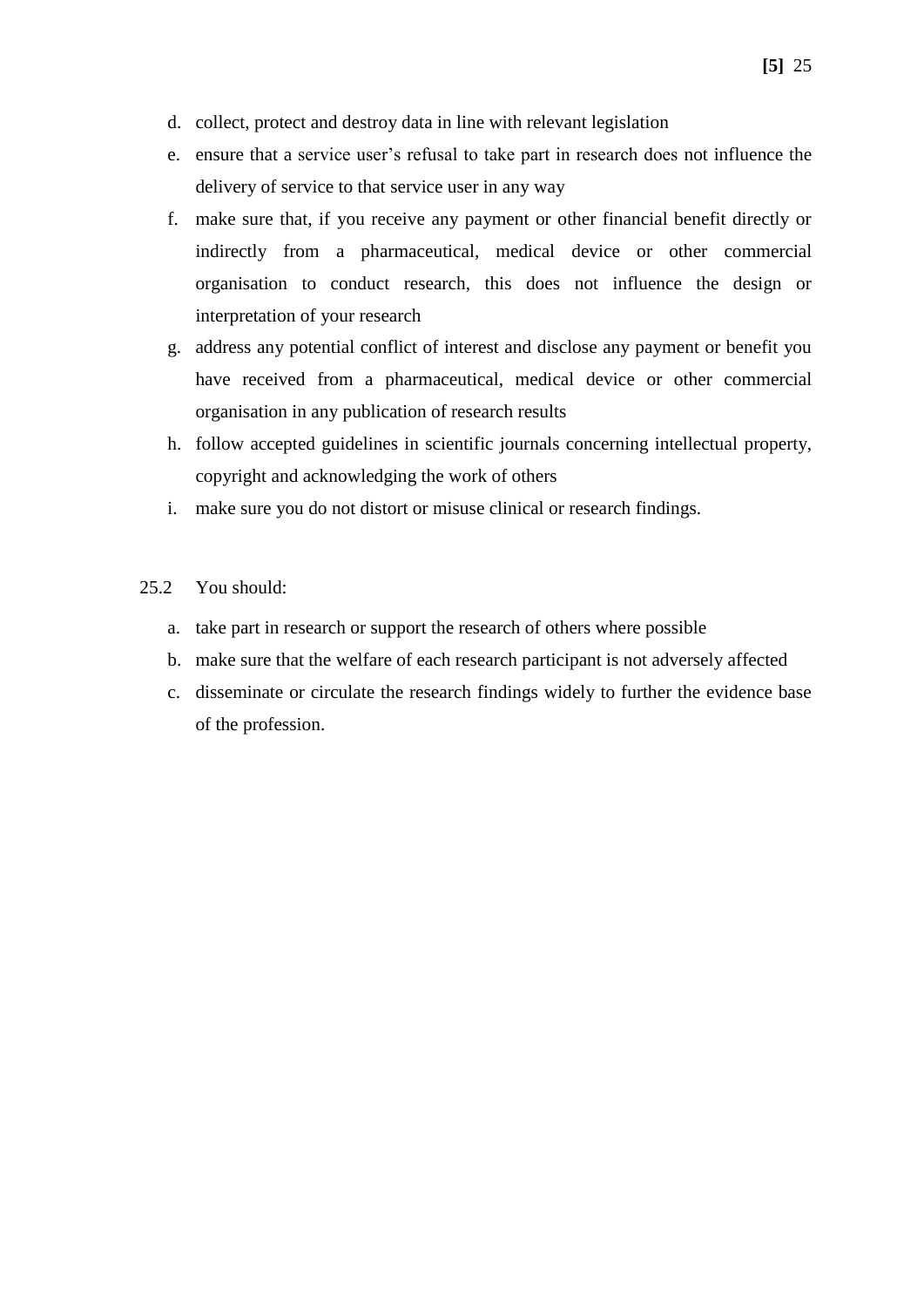## **26. Make sure that any advertising is truthful, accurate, lawful and not misleading**

You must:

- a. make sure that any advertising is truthful, accurate, lawful and not misleading
- b. only advertise, promote or recommend a product or service that is based on your professional opinion as to service user needs
- c. provide full and accurate fee information to the service user in advance of agreeing to provide your service(s) or product(s).

**Responsibilities specific to Social Workers**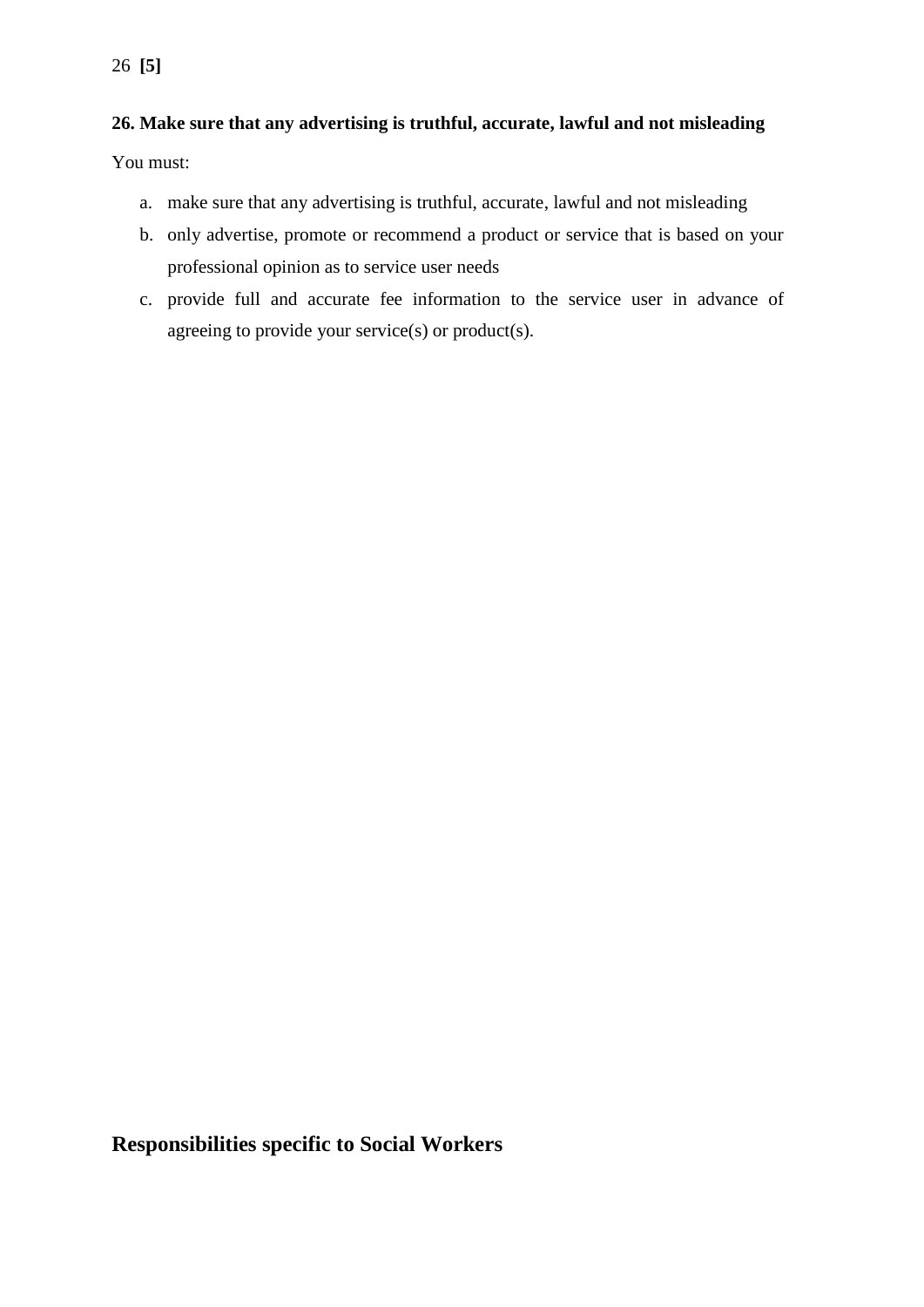#### **27. Responsibilities specific to Social Workers**

### 27.1 You must:

- a. not knowingly work with a service user with whom you have or have had a personal relationship that may compromise your professional practice
- b. if you are working with people under a legal mandate, respectfully and clearly state your legal responsibilities and the potential consequence of non-cooperation and also clarify those matters which are open to negotiation and agreement
- c. seek and engage in supervision in professional practice on an on-going and regular basis, in line with your knowledge, skills, competence and experience.

### 27.2 You should:

- a. promote social justice in your practice, through:
	- i. challenging negative discrimination and unjust policies and practices
	- ii. respecting diversity, different cultures and values
	- iii. advocating for the fair distribution of resources based on identified levels of risk/need
	- iv. working towards social inclusion.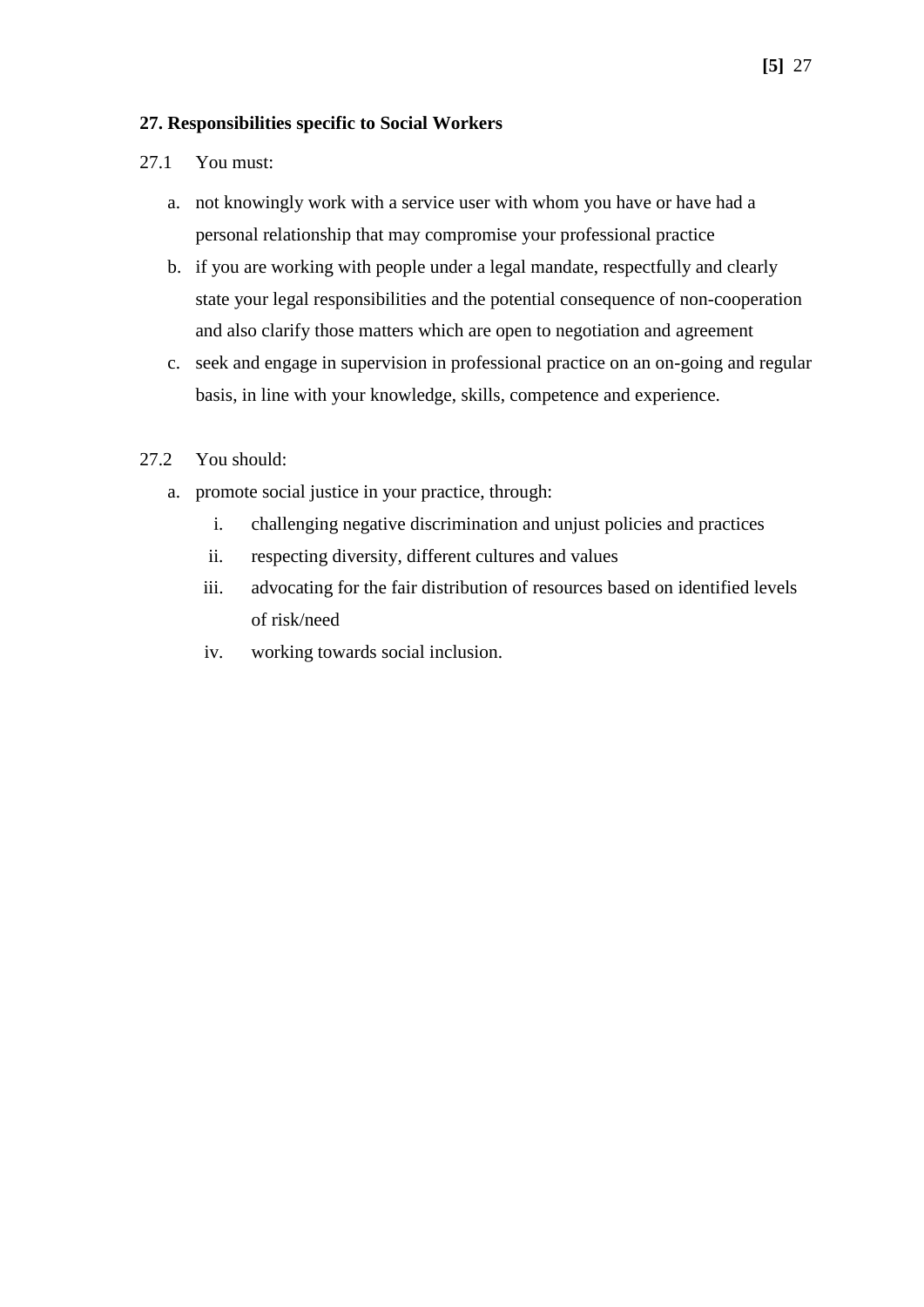## **Appendix A**

### **Suggested procedure for decision-making**

- a. Identify the problem and gather as much information as you can. Ask yourself if it is an ethical, professional, clinical or legal problem.
- b. Review the Code of Professional Conduct and Ethics and identify the relevant parts. Check other professional guidelines too, such as those of the Health Service Executive or government departments, as well as any relevant legislation.
- c. Discuss the issue with professional colleagues being mindful of your obligation to respect the confidentiality of the service user.
- d. Consider asking your professional body for advice.
- e. Evaluate the rights, responsibilities and welfare of everyone affected. Remember that your first obligation is to the service user.
- f. Keep notes at each stage of the process.
- g. Consider different solutions and decisions.
- h. Evaluate and document the potential consequences of each option.
- i. Choose the best solution or decision based on your professional judgment.
- j. If you have any concerns about the legality of your chosen course of action, seek professional advice at the earliest opportunity.
- k. Put the solution or decision into practice, informing all the people affected.
- l. Remember that you are accountable, as an autonomous practitioner, for the consequences of the solution or decision that you choose.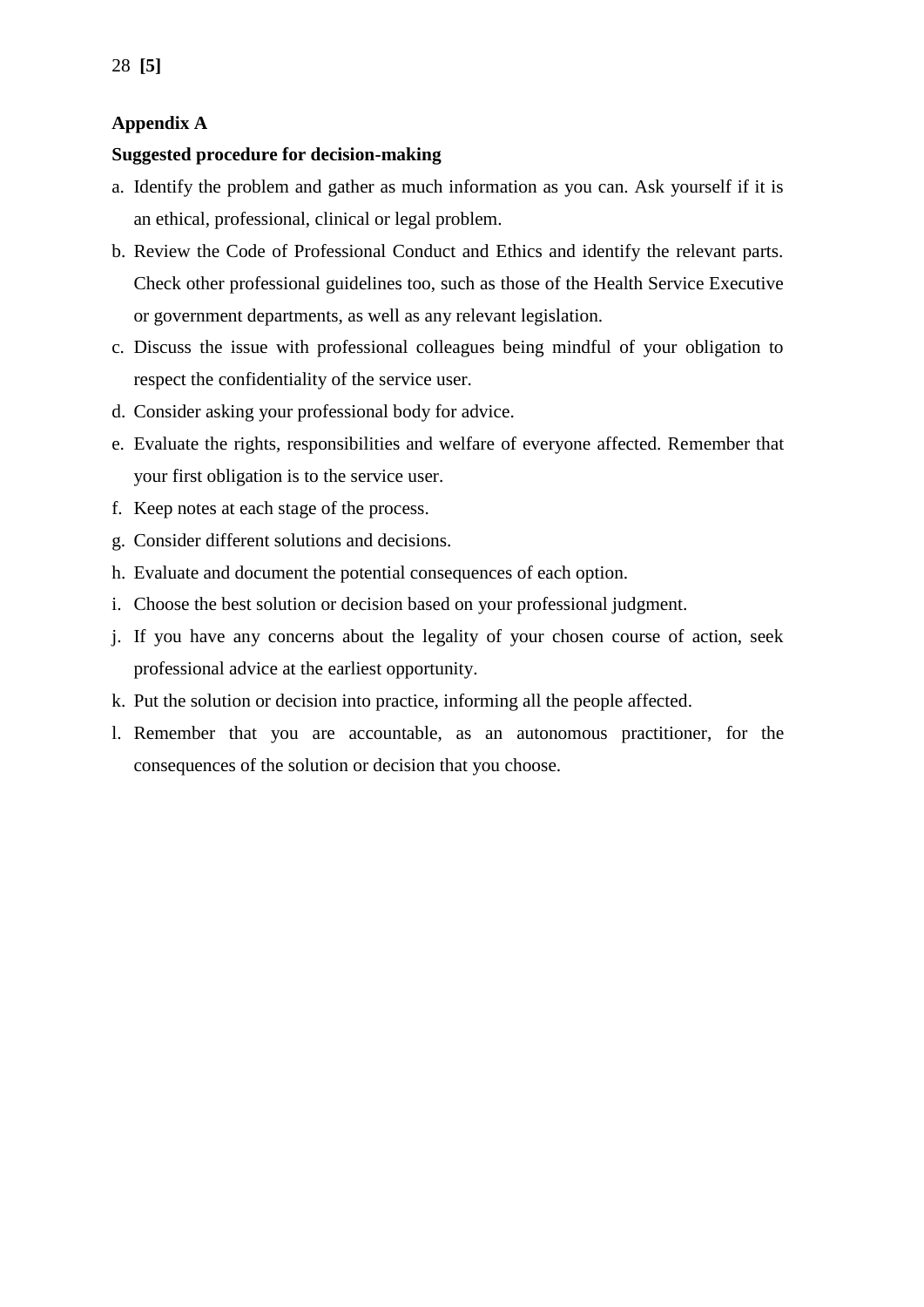GIVEN under the seal of the Social Workers Registration Board 15 January 2019

> PERRY SHARE, Chairperson, Social Workers Registration Board.

and



JOHN HANILY, Member, Social Workers Registration Board

.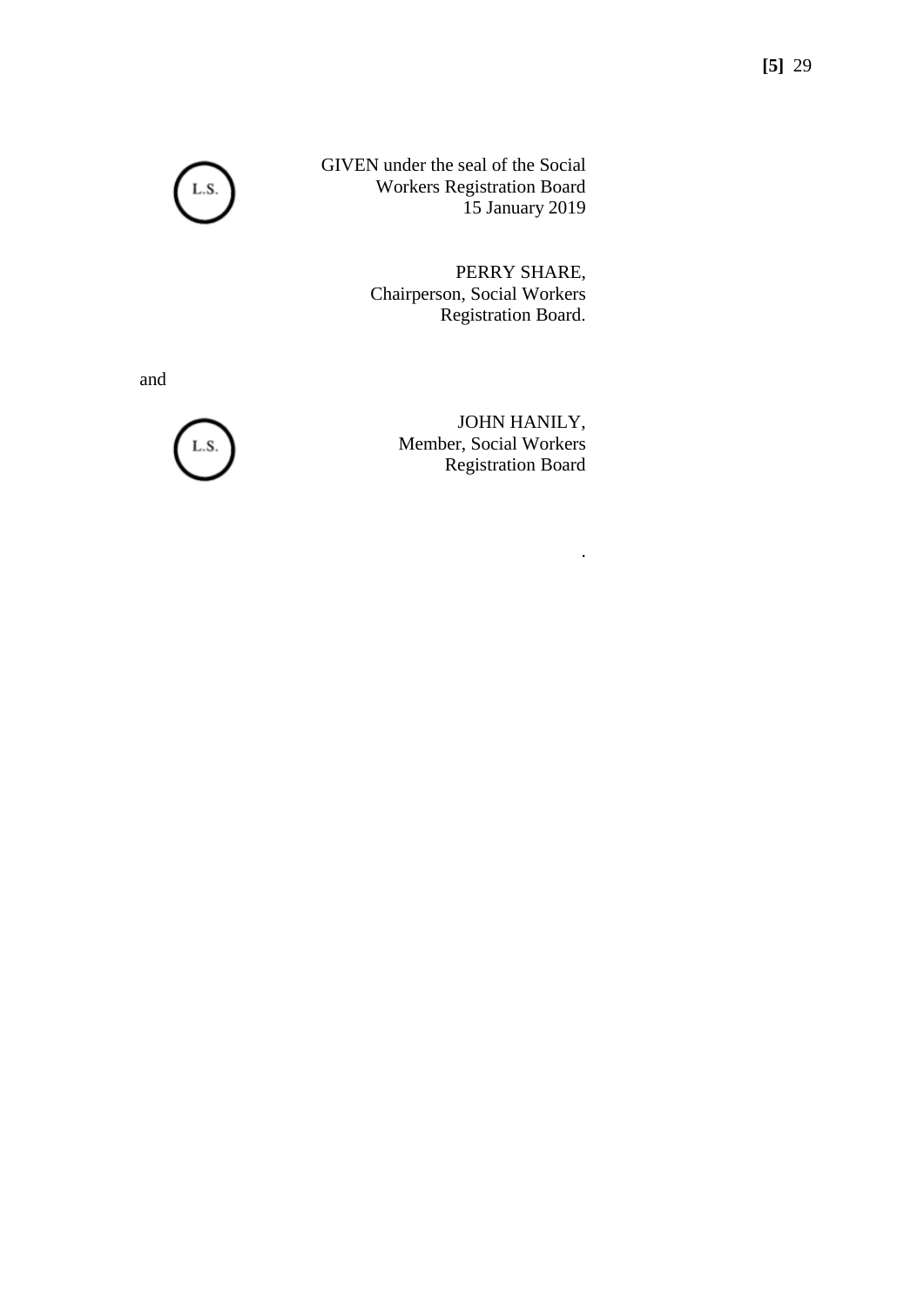## EXPLANATORY NOTE

(*This note is not part of the instrument and does not purport to be a legal interpretation*.)

This bye-law details adopts the Social Workers Registration Board Code of Professional Conduct and Ethics agreed by the Social Workers Registration Board.